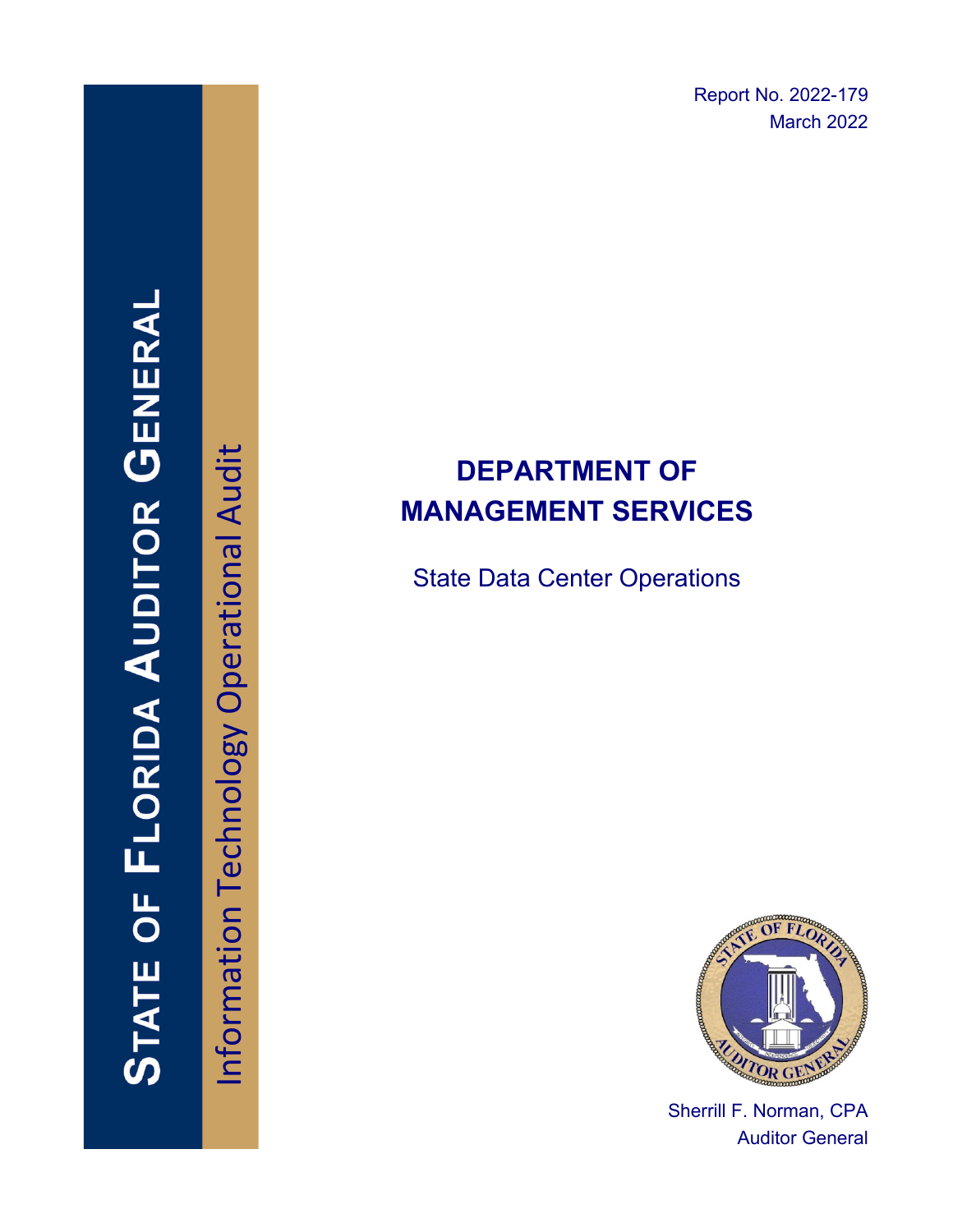### **Secretary of the Department of Management Services**

The Department of Management Services is established by Section 20.22, Florida Statutes. The head of the Department is the Secretary who is appointed by the Governor and subject to confirmation by the Senate. During the period of our audit, the following individuals served as Secretary:

> J. Todd Inman From June 30, 2021a Jonathan Satter Through February 12, 2021 a Position was vacant February 13, 2021, through

June 29, 2021.

The team leader was Clark Evans, CPA, CISA, and the audit was supervised by Brenda Shiner, CISA.

Please address inquiries regarding this report to Brenda Shiner, CISA, Audit Manager, by e-mail at brendashiner@aud.state.fl.us or by telephone at (850) 412-2946.

This report and other reports prepared by the Auditor General are available at:

[FLAuditor.gov](http://flauditor.gov/) 

Printed copies of our reports may be requested by contacting us at:

**State of Florida Auditor General** 

**Claude Pepper Building, Suite G74 · 111 West Madison Street · Tallahassee, FL 32399-1450 · (850) 412-2722**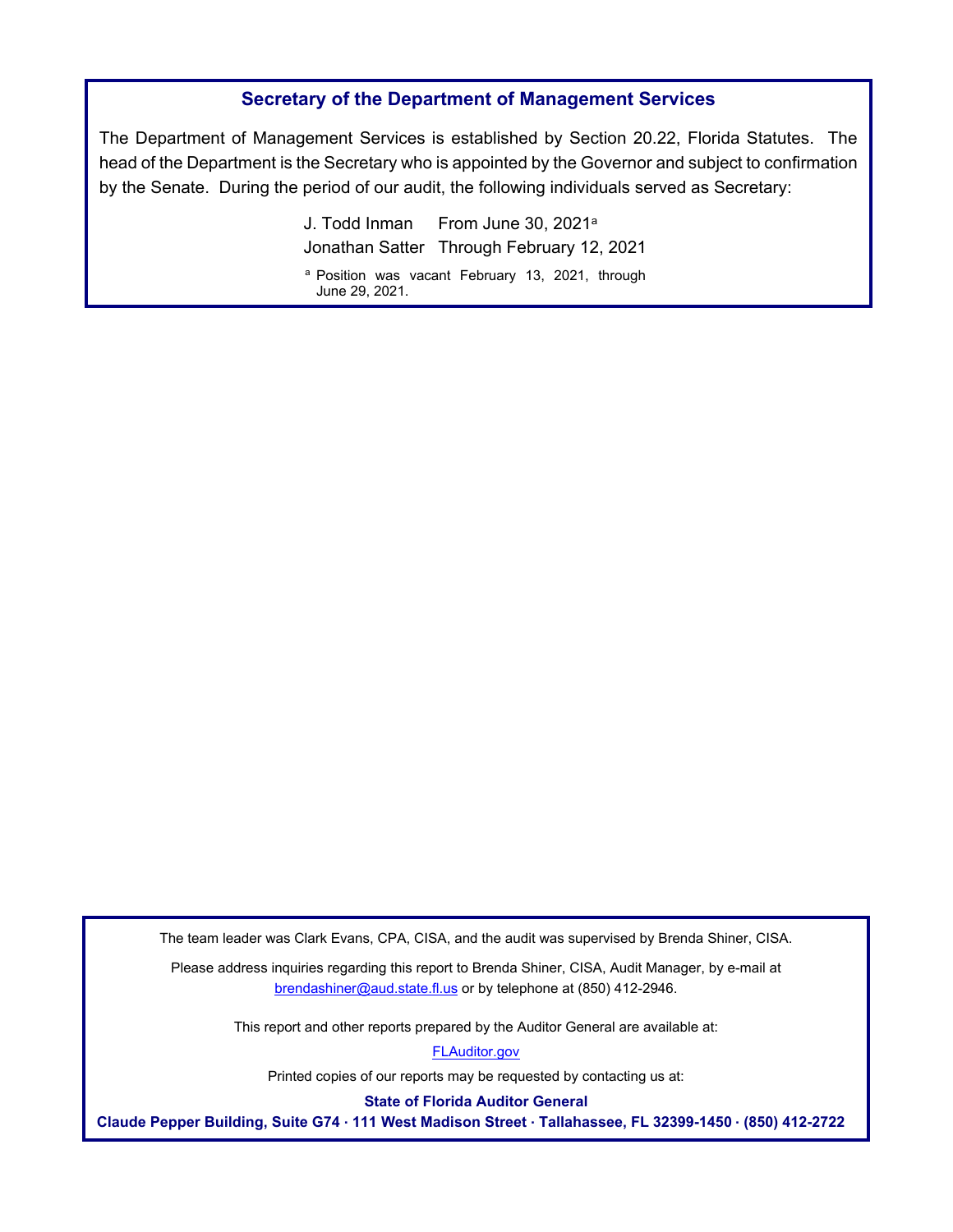## **DEPARTMENT OF MANAGEMENT SERVICES**

## **State Data Center Operations**

## *SUMMARY*

This operational audit of the Department of Management Services (Department) focused on evaluating selected information technology (IT) controls applicable to State Data Center (SDC) operations. The audit also included a follow-up on the findings included in our report No. 2020-149. Our audit disclosed the following:

**Finding 1:** The SDC's disaster recovery plan and related business impact analysis, annual testing, and recovery processes for customer entities subscribed to SDC disaster recovery services continue to need improvement to ensure that critical SDC and customer operations are recovered and continue in the event of a disaster or other interruption in service.

**Finding 2:** As similarly noted in prior audits, most recently in our report No. 2020-149, SDC continuity of operations plan documentation did not include all essential information specified in State law.

**Finding 3:** SDC processes for reconciling backup tapes were insufficient to ensure that all backup tapes were accounted for and backup records were accurate.

**Finding 4:** As similarly noted in our report No. 2020-149, SDC processes for performing and documenting periodic access reviews for the network, Windows server, open systems, and Oracle database environments did not adequately ensure that assigned access privileges remained appropriate.

**Finding 5:** SDC backup controls continue to need improvement to ensure that backups for all IT resources requiring backup are appropriately performed and documented.

**Finding 6:** The SDC's monitoring and reporting of the performance metrics for database services provided to customer entities continue to need improvement to ensure that critical incidents affecting the database services are timely detected, documented, and resolved.

**Finding 7:** Certain SDC security controls related to logical access, vulnerability management, configuration management, user authentication, and logging and monitoring continue to need improvement to ensure the confidentiality, integrity, and availability of SDC and customer entity data and related IT resources.

## *BACKGROUND*

Pursuant to State law,<sup>1</sup> effective July 1, 2020, the Florida Digital Service (FLDS) was created within the Department of Management Services (Department) to provide operational management and oversight of the State Data Center (SDC), among other duties. The State Chief Information Officer administers the FLDS and is appointed by the Department Secretary.2

<sup>1</sup> Chapter 2020-161, Laws of Florida.

 $2$  Section 282.0051(2)(a), Florida Statutes.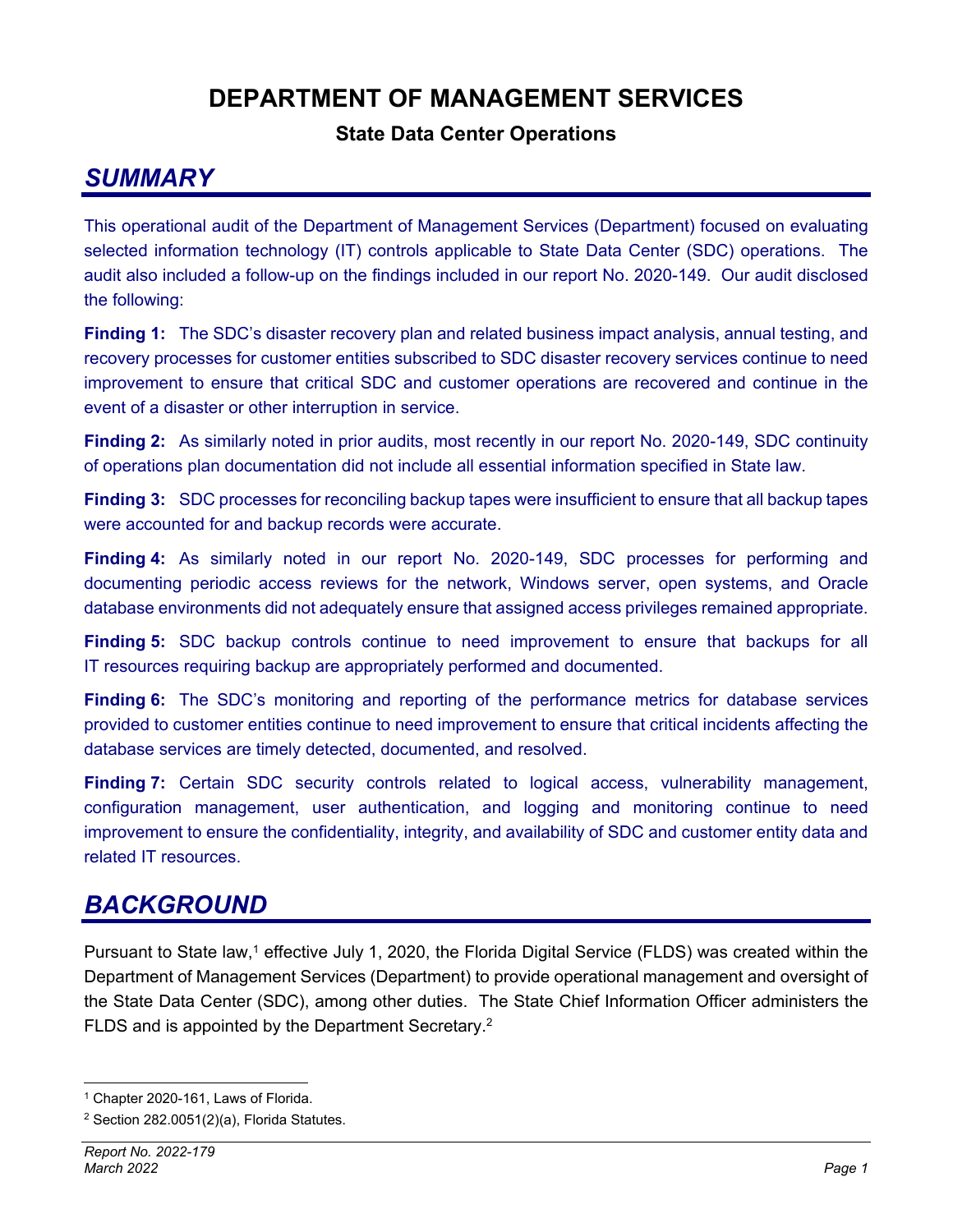According to State law,<sup>3</sup> the SDC's duties are to:

- Offer, develop, and support the services and applications defined in service-level agreements executed with its customer entities.
- Maintain performance of the SDC by ensuring proper data backup, data backup recovery, disaster recovery, and appropriate security, power, cooling, fire suppression, and capacity.
- Develop and implement business continuity and disaster recovery plans, and annually conduct a live exercise of each plan.
- Enter into a service-level agreement with each customer entity to provide the required type and level of service or services.
- Be the custodian of resources and equipment located in and operated, supported, and managed by the SDC.
- Assume administrative access rights to resources and equipment, including servers, network components, and other devices, consolidated into the SDC.
- For SDC procurement processes, show preference for cloud-computing solutions that minimize or do not require the purchasing, financing, or leasing of SDC infrastructure, and meet the needs of customer agencies, reduce costs, and meet or exceed applicable State and Federal laws, regulations, and standards for cybersecurity.
- Assist customer entities in transitioning from SDC services to third-party, cloud-computing services procured by the customer entities.

As shown in *EXHIBIT A* to this report, as of June 30, 2021, the SDC provided information technology (IT) services to 30 customer entities that contract with the SDC for IT services. The SDC provides its customer entities a variety of IT services and computing environments, including data center facilities and operations, mainframe, network, open systems, storage, cloud, backup and recovery, database, and Windows services, managed applications, and optional customer offerings.

In 2019, the Department contracted with a vendor to prepare a business case that provided a formal recommendation for the best and most appropriate method for the Department to operate the SDC. Completed in March 2020, the business case recommended that a contracted managed service provider (MSP) operate the SDC in full support of the State's cloud-first strategy and efforts to provide quality data processing services, more advanced data analytics, and enhanced interoperability.

On June 30, 2020, the Department posted an Invitation to Negotiate  $(ITN)^4$  for a SDC MSP and respondents were to submit their reply and all required documents by September 14, 2020. On October 12, 2020, the Department began negotiations with three vendors to serve as the SDC MSP and, on March 11, 2021, posted an Intent to Award the MSP contract to one of the three vendors. However, as of January 2022, the Department had not received legislative authorization to execute the agreement for services.

<sup>3</sup> Section 282.201, Florida Statutes.

<sup>4</sup> ITN No. DMS-20/21-031.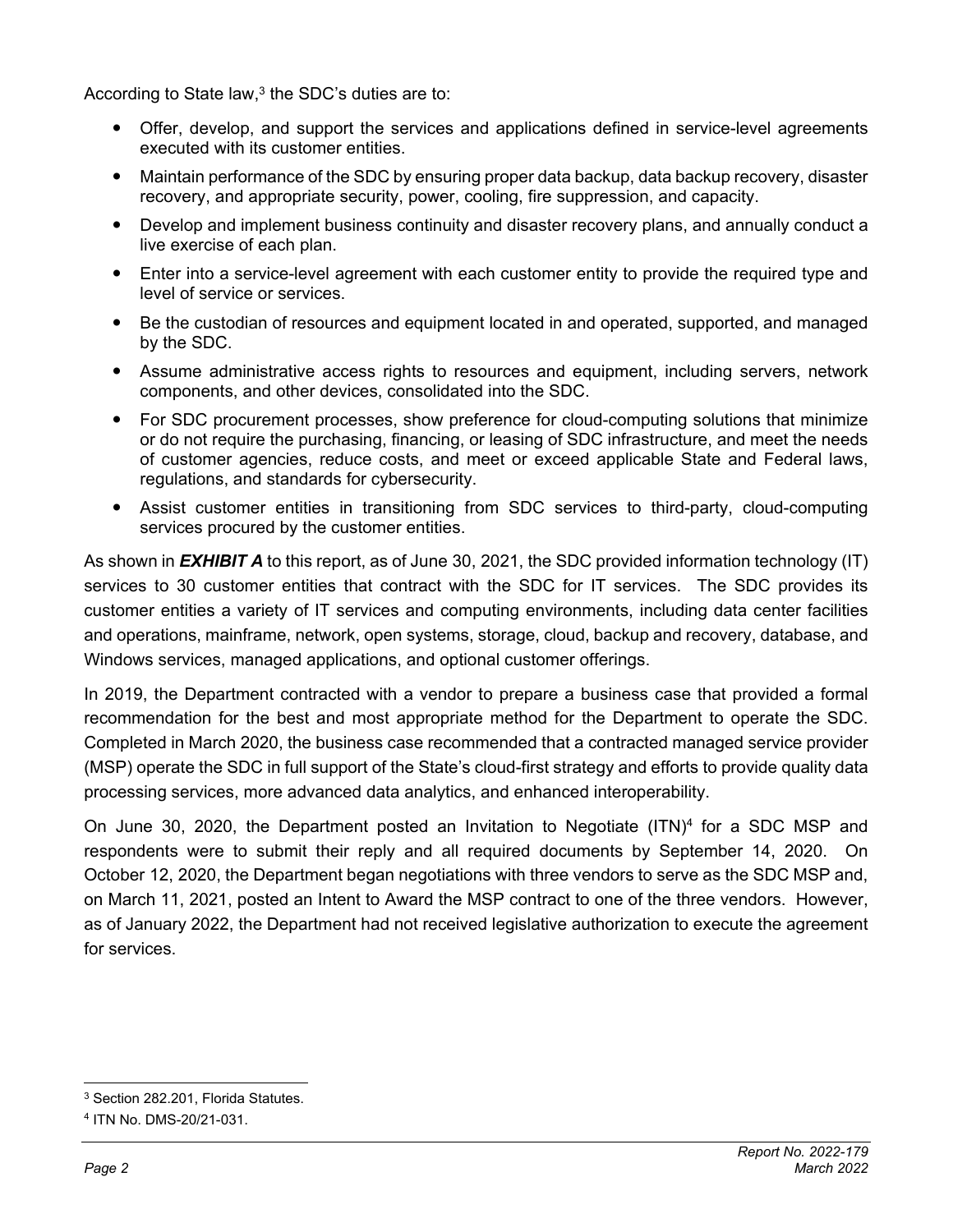## **Finding 1: Disaster Recovery Planning**

Disaster recovery (DR) planning is intended to facilitate the timely recovery of critical applications, data, and services in the event of a disaster or other interruption in service. A business impact analysis (BIA) helps ensure that all critical applications, data, and services are identified for recovery, and Department rules<sup>5</sup> require, for risk assessment purposes, the identification of potential business impacts and likelihoods. State law<sup>6</sup> requires the SDC to develop and implement a disaster recovery plan (DRP), annually conduct a live exercise of the DRP, and maintain performance of the SDC by ensuring proper data backup, data backup recovery, DR, and appropriate security, power, cooling, fire suppression, and capacity. Further, Department rules<sup>7</sup> require that DRPs address shared resource systems, be tested at least annually, and that results of the annual exercise document the plan procedures that were successful and specify any modifications required to improve the plan.

In prior audits of the SDC, most recently in our report No. 2020-149 (Finding 1), we noted that the SDC DRP, annual testing, and processes for customer entities subscribed to SDC DR services needed improvement to ensure that critical SDC operations were recovered and continued in the event of a disaster or other interruption in service. Our follow-up audit procedures found that the SDC completed a live exercise of the SDC DRP on January 22, 2021, and updated the SDC DRP on February 4, 2021. However, our review of the SDC DRP, information included in the Configuration Management Database (CMDB),<sup>8</sup> the service-level agreements (SLAs) with the 13 customer entities (State agencies) who contracted for SDC DR services, and other records found that DR processes continue to need improvement. Specifically, we noted that:

- As part of the BIA process to ensure that all applications critical for DR were identified, the SDC documented within the CMDB the criticality details of each application for DR purposes. From the 123 SDC applications included in the CMDB, we selected 25 applications and examined the related CMDB records, including the records for 22 applications marked urgent criticality, 2 applications marked medium criticality, and 1 application marked low criticality for DR purposes. Our examination found that the CMDB records were not complete for 4 of the urgent criticality applications, the 2 medium criticality applications, and the low criticality application. Specifically, CMDB records for these 7 applications did not evidence that the BIA performed in November 2020 included an updated criticality review and one or more fields on the CMDB criticality details page were not updated. In response to our audit inquiry, SDC management indicated that application owners were responsible for updating the CMDB records and, due to oversight, the CMDB records were not updated to evidence review for the BIA.
- While the SDC DRP indicated that the Recovery Point Objective (RPO) and Recovery Time Objective (RTO) thresholds were identified in Section 2 of the DRP, no such information was

<sup>5</sup> Department Rule 60GG-2.002(4)(b)4., Florida Administrative Code.

<sup>6</sup> Section 282.201(1), Florida Statutes.

<sup>7</sup> Department Rule 60GG-2.006(1)(d) and (e), Florida Administrative Code.

<sup>&</sup>lt;sup>8</sup> The CMDB supports SDC IT service management processes such as service request management, incident management, and change/release management. The CMDB is to include assets in inventory such as servers, applications, clusters, databases, and network devices, as well as the relationships between services and configuration items.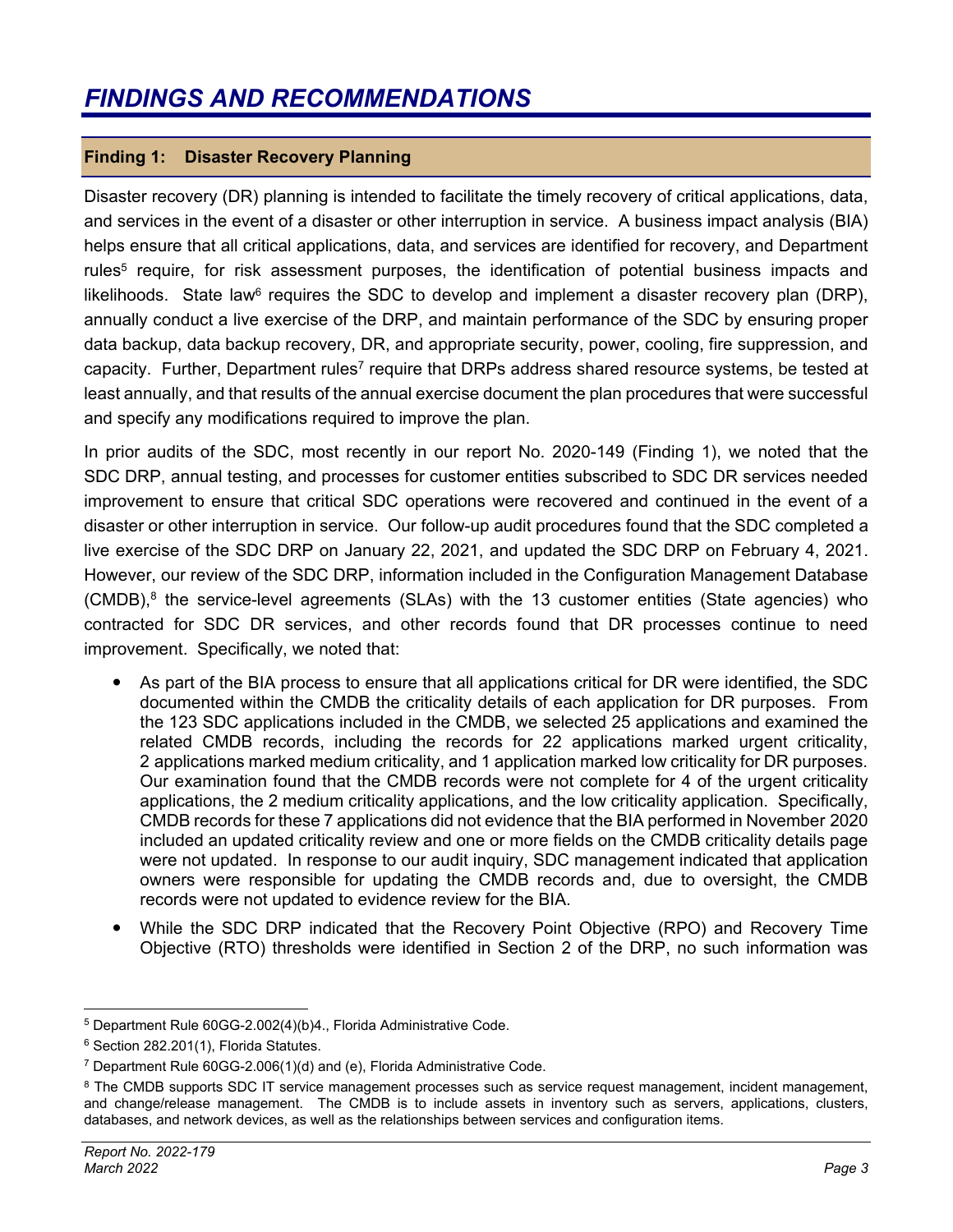included. According to SDC management, the RPO and RTO thresholds were inadvertently omitted when the DRP was updated.

- For 1 application marked in the CMDB as having urgent criticality and required for DR, the SDC DRP, including the incorporated DR testing runbook, did not include step-by-step instructions for recoverability and the related systems necessary to recover the application. In response to our audit inquiry, SDC management indicated that application infrastructure issues required resolution and these efforts were delayed due to ongoing technical issues with the application, ongoing procurement of related infrastructure, and contract negotiations with the MSP.
- As of January 12, 2022, 2 applications had not been subject to DR testing although the applications were identified as critical applications in DRP testing documentation for the 2020-21 fiscal year. According to SDC management, testing for these applications was delayed due to ongoing technical issues with the applications and the MSP contract negotiations.
- Necessary updates to CMDB information for 3 of the 22 applications marked urgent criticality in the CMDB were not made following the DR exercises in December 2020. Specifically, as of August 4, 2021, the infrastructure supporting the applications was either not included in the CMDB records or was marked as not included for DR. According to SDC management, the information was omitted or not marked for DR due to application owner oversight.
- While DR testing runbook documentation was updated for the December 2020 DR exercises, additional testing in January 2021 to complete the live exercises for the 2020-21 fiscal year were not recorded in the runbook documentation. In response to our audit inquiry, SDC management indicated that the January 2021 live exercises were not included in the runbook documentation because the information was overwritten or not updated due to an oversight.
- Section 4 of the DRP stated that customer entities subscribed to the SDC DR offering were to be prioritized first for recovery, and that subscribers who supported critical functions, including public health and safety services, were to be prioritized first of the subscribed customer entities. However, our audit found that a specific recovery order had not been established for the 13 subscribed customer entities, their applications, or systems. According to SDC management, additional guidance was necessary from FLDS management and those responsible for governance on the recovery order in the event of a disaster affecting multiple customer entities.
- In May 2020, a limited full-scale exercise for the 13 customer entities subscribed to DR services was performed to ensure that the assets (systems and applications) for each customer entity were operational in the event of a disaster at the DR site. However, a complete full-scale exercise that included failover of customer systems and applications from the SDC to the DR site did not occur because scheduling conflicts with the customer entities prevented a simultaneous test.

For the 13 customer entities subscribed to DR services, we also examined, as of July 22, 2021, the most recent DR exercise results reports and supporting documentation. Our examination disclosed that, for 4 customer entities, a DR exercise was not completed for the 2020-21 fiscal year. In response to our audit inquiry, SDC management indicated that the exercise was not completed for 3 customer entities due to the lack of a circuit connecting the mainframe service provider and the offsite DR location. For the other customer, dependencies associated with an application experiencing technical issues that the SDC was unable to resolve resulted in the postponement of the DR exercise.

Conducting a BIA that includes a review of the criticality of all SDC applications for DR purposes, defining RPO and RTO thresholds, providing step-by-step instructions for the recovery of each critical application in the DRP, and conducting and documenting live DR exercises for all critical applications decreases the risk that critical SDC applications will not be recovered in a timely and orderly manner in the event of a disaster or other interruption in service. Full-scale testing to prepare for an outage event affecting all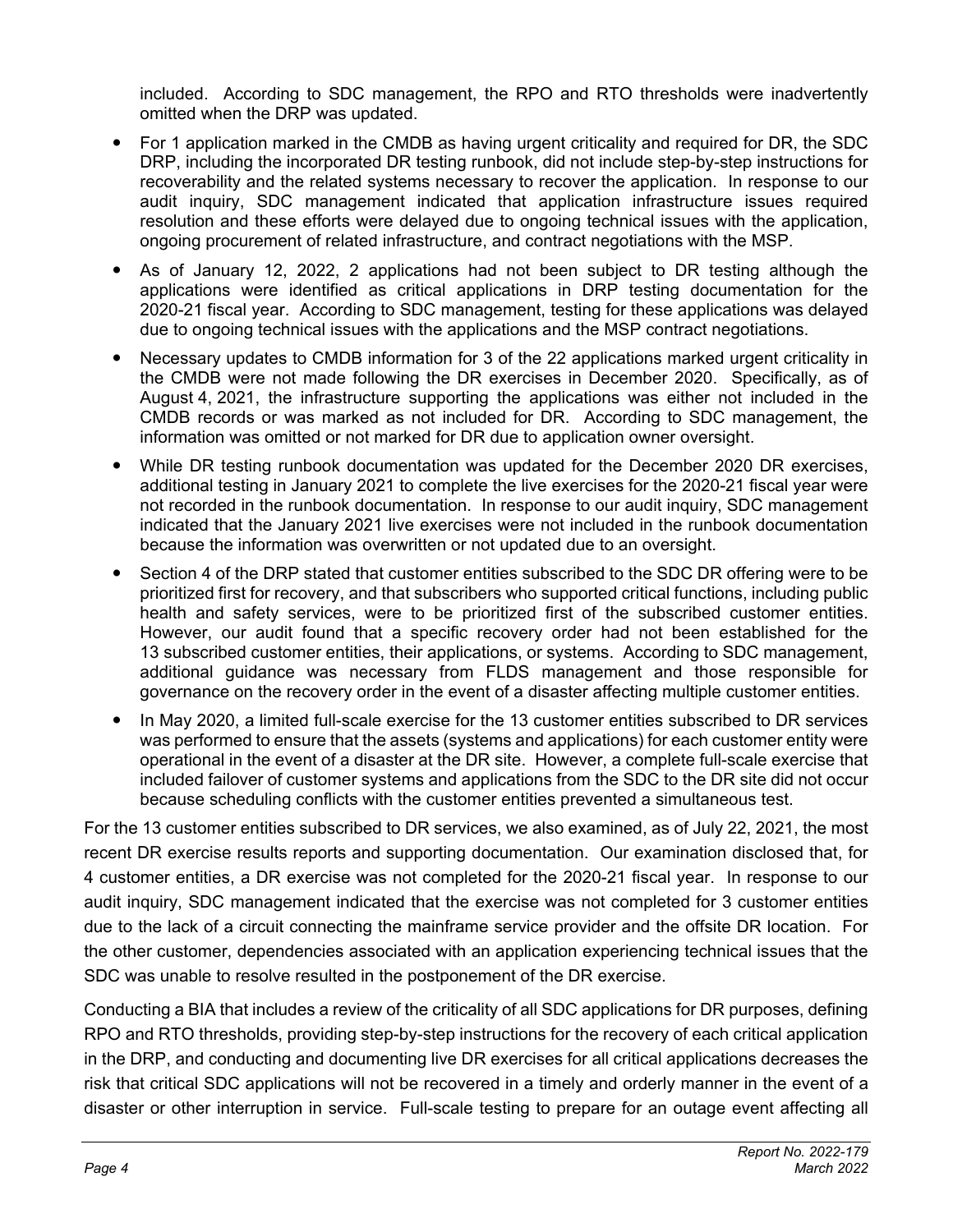customer entities, completing an annual DR exercise for all DR customers, and establishing a recovery order for customer entities decreases the risk that critical customer entity applications, systems, and related infrastructure will not be recovered timely and orderly in the event of a disaster or other interruption in service.

**Recommendation: To ensure recoverability of the critical applications maintained at the SDC in the event of a disaster or other interruption of service, we again recommend that Department management improve disaster recovery processes and related documentation. Specifically, we recommend that Department management:** 

- **Conduct a BIA that documents the assessment of the criticality of all SDC applications for DR purposes.**
- **Update the SDC DRP to include RPO and RTO thresholds.**
- **Develop step-by-step recovery instructions for, and conduct testing of, all applications included in the DRP and ensure that CMDB records are updated, as necessary, for all critical SDC-managed applications in the DRP.**
- **Ensure documentation of live DR exercises is maintained.**
- **Establish a recovery order for subscribed customer entities in the event of a disaster affecting multiple customers and ensure that full-scale testing is performed to verify that all applications, systems, and related infrastructure can be timely restored.**
- **Ensure DR exercises are conducted annually for all subscribed customer entities.**

## **Finding 2: Continuity of Operations Planning**

Continuity of operations planning is intended to facilitate a timely and orderly resumption of critical business operations in the event of a disaster or other interruption of service. State law<sup>9</sup> requires the SDC to develop and implement a business continuity plan and annually conduct a live exercise of the plan. State law<sup>10</sup> also requires that a disaster preparedness plan (i.e., a Continuity of Operations Plan, or COOP) include, at a minimum, the following elements: identification of essential functions, programs, and personnel; procedures to implement the plan and personnel notification and accountability; delegations of authority and lines of succession; identification of alternative facilities and related infrastructure, including those for communications; identification and protection of vital records and databases; and schedules and procedures for periodic tests, training, and exercises.

The SDC maintained a COOP<sup>11</sup> with references to the SDC DRP for certain information. Our evaluation of the COOP and related documentation found that:

- Although the COOP referenced the DRP which listed the servers containing databases supporting critical SDC applications, the specific database names were not included in the COOP and the database list included in the DRP documentation only included one specific database name.
- The COOP included neither delegations of authority nor lines of succession.

<sup>&</sup>lt;sup>9</sup> Section 282.201(1)(c), Florida Statutes.

 $10$  Section 252.365(3)(b), Florida Statutes.

<sup>11</sup>FLDS Continuity of Operations Plan DST-BCOS-MS-001.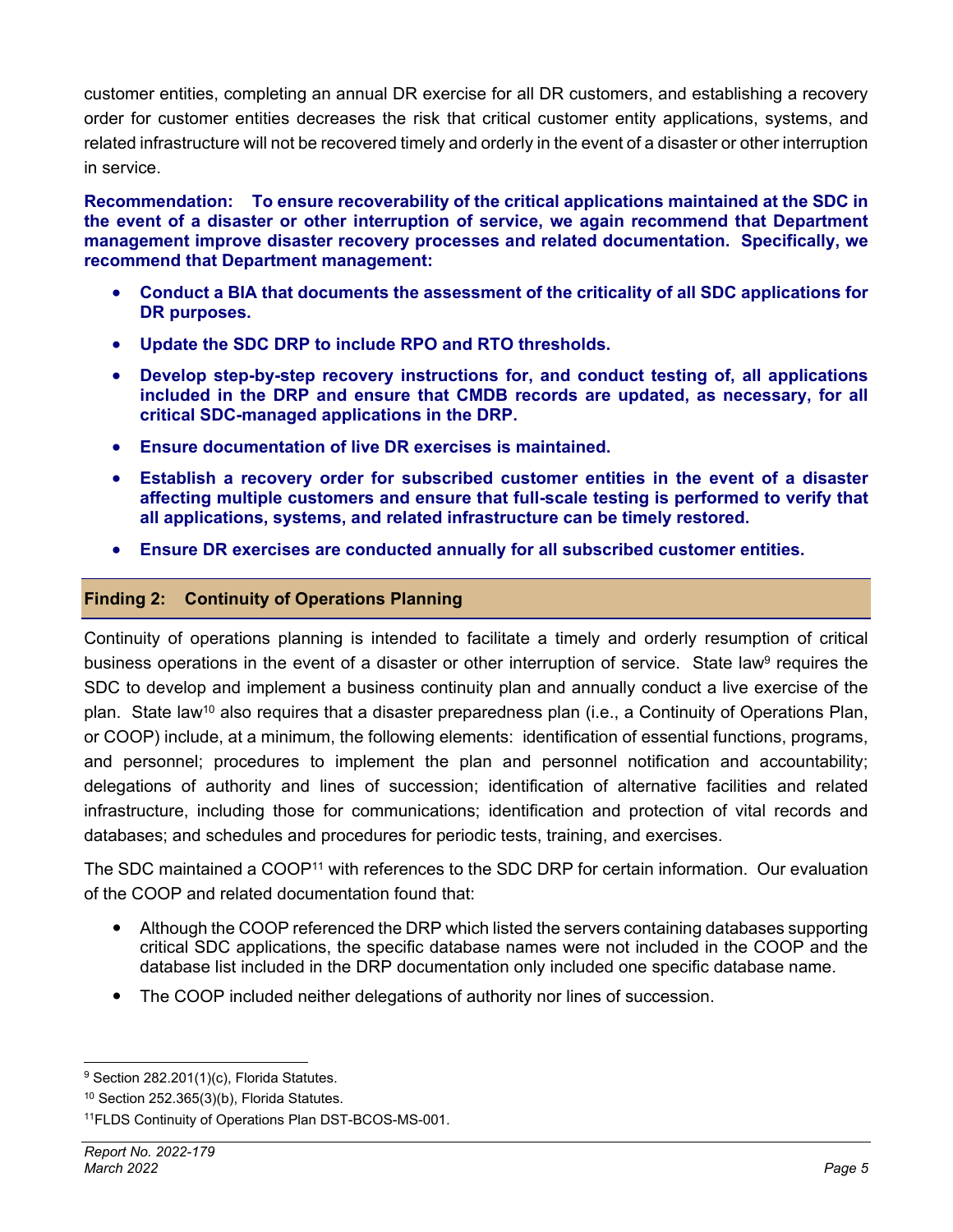In response to our audit inquiry, SDC management indicated that various critical databases had been identified and tested during DR exercises in December 2020 and January 2021; however, the list of the included databases was not maintained in the DRP documentation due to a management decision. Additionally, SDC management indicated that executive and management changes needed to be finalized prior to defining delegations of authority and lines of succession.

Identification in the SDC COOP or related documentation of vital databases, delegations of authority, and lines of succession would comply with State law and promote the continuity of critical State functions and the availability of related information in the event of a disaster or other interruption of service. A similar finding was noted in prior audits of the SDC, most recently in our report No. 2020-149 (Finding 2).

### **Recommendation: To promote the continued operations of the SDC, we again recommend that Department management include in the SDC COOP, or incorporate by reference, all essential information specified in State law.**

### **Finding 3: Backup Tape Reconciliations**

Department rules<sup>12</sup> require the mirroring, or creation of regular backups or current copies, of data and software essential to the continued operation of critical agency functions with storage at an off-site location. To facilitate the recovery of data from backup tape media, effective backup controls include policies, procedures, and processes to ensure that accurate records of the location and status of backup data are maintained. Such controls facilitate the entity's ability to restore data files that, if lost, may otherwise be impossible to recreate.

Our audit procedures disclosed that SDC reconciliation controls for backup tape media were insufficient. Specifically:

- While SDC procedures<sup>13</sup> required a semiannual reconciliation of the backup system tape records to the records in the tape tracking system, a reconciliation was not performed during the 2020-21 fiscal year and SDC management was unable to determine the date of the last reconciliation. According to SDC management, the SDC Backup and Recovery Section had insufficient personnel to perform the required reconciliations.
- Absent a reconciliation by SDC personnel, we compared the active tapes listed on the backup system reports to the active tapes listed on reports from the tape tracking system and found that 552 tapes listed on the tape tracking system reports were not included on the backup system reports. We also noted 8 tapes listed on the backup system reports that were not listed on the tape tracking system reports. In response to our audit inquiry, SDC management acknowledged that 380 tapes listed on the tape tracking system reports were missing from the backup system reports because the backup system reports did not accurately reflect the active tapes. SDC management further indicated that the other 172 tapes were missing from the backup system reports because reporting from the legacy system that created the tapes was no longer available; however, the tapes were still being maintained at the SDC and therefore were active tapes. SDC management indicated that the 8 tapes missing from the tape tracking system reports were data backups created and provided directly to a State agency customer upon request; however, no records documenting the tape numbers provided to the State agency customer were maintained.

<sup>12</sup> Department Rule 60GG-2.006(1)(b), Florida Administrative Code.

<sup>&</sup>lt;sup>13</sup> FLDS Tape Management and Reconciliation Procedure DST-BIOS-P-209.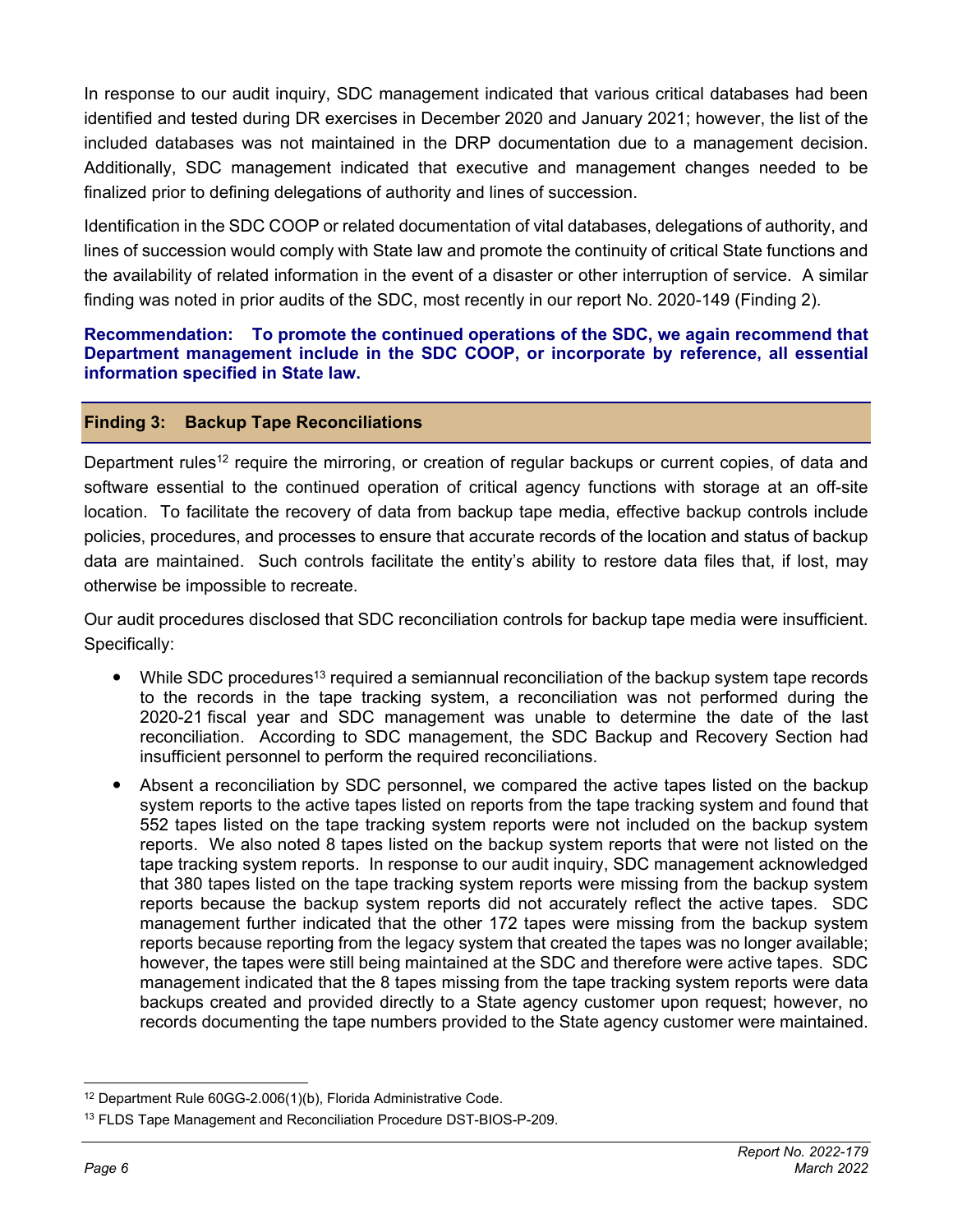Complete and timely periodic reconciliations of backup tape records improve the ability of management to demonstrate that appropriate accountability and control of backup tapes is maintained. In addition, accurate tape records improve the SDC's ability to locate backup tapes and timely and completely recover information in the event of a loss of production data. A similar finding was noted in prior audits of the SDC, most recently in our report No. 2020-149 (Finding 4).

### **Recommendation: We again recommend that Department management ensure that semiannual reconciliations of backup system tape records to tape tracking system records are performed and documented in accordance with Department procedures.**

## **Finding 4: Periodic Review of Access Privileges**

Department rules<sup>14</sup> require agency information owners to review access rights (privileges) periodically based on system categorization or assessed risk. Periodic reviews of user and service accounts with access to data and IT resources help protect the confidentiality, integrity, and availability of data and IT resources by ensuring that only authorized users have access and that the access privileges assigned to user and service accounts remain appropriate and necessary. An effective periodic review consists of identifying the current access privileges of system users and services and evaluating the assigned access privileges to ensure that they align with user job responsibilities or service account requirements.

In our report No. 2020-149 (Finding 6), we noted that SDC processes for performing and documenting periodic access reviews needed improvement. As part of our audit and evaluation of SDC access controls, we noted that SDC periodic access privilege review processes did not adequately ensure that assigned access privileges remained appropriate. Specifically:

- In response to our request for documentation of periodic reviews performed for Windows server local administrative accounts and Active Directory administrative accounts, SDC management indicated that, in accordance with the SDC *Active Directory Account Audit Procedure*, periodic reviews of administrative accounts were initiated using a scheduled task that ran a script biweekly in all SDC-managed domains. The script generated a report of administrative accounts for each domain and automatically converted the reports to service requests requiring SDC personnel review. Our examination of the reports generated on June 14, 2021, and June 28, 2021, found that the reports did not include all administrative accounts for the respective domains. Instead, the script only reported the *Enterprise*, *Schema*, and *Domain Admins* security groups for Active Directory and did not include in the reports the *Administrators* security group. Additionally, reports were not generated, nor was access reviewed, for Windows server local administrative accounts. In response to our audit inquiry, SDC management indicated that the script was created in 2017 and, although modified in 2018, neither the *Administrators* security group nor the Windows server local administrative accounts were added to the script.
- For Oracle database access, SDC management only reviewed the access of Database Section personnel on an annual basis and the reviews were limited to verifying the authorizations for individually assigned accounts in the service management system. Additionally, the reviews were not conducted from a system-generated listing of all active administrative Oracle database accounts and, as a result, administrative accounts for the SDC-managed Oracle databases could be omitted from review. Although SDC management indicated in response to our audit inquiry that the existing reviews were sufficient, the reviews excluded access assigned to shared administrative accounts and accounts assigned to individuals outside of the Database Section,

<sup>14</sup> Department Rule 60GG-2.003(1)(a)6., Florida Administrative Code.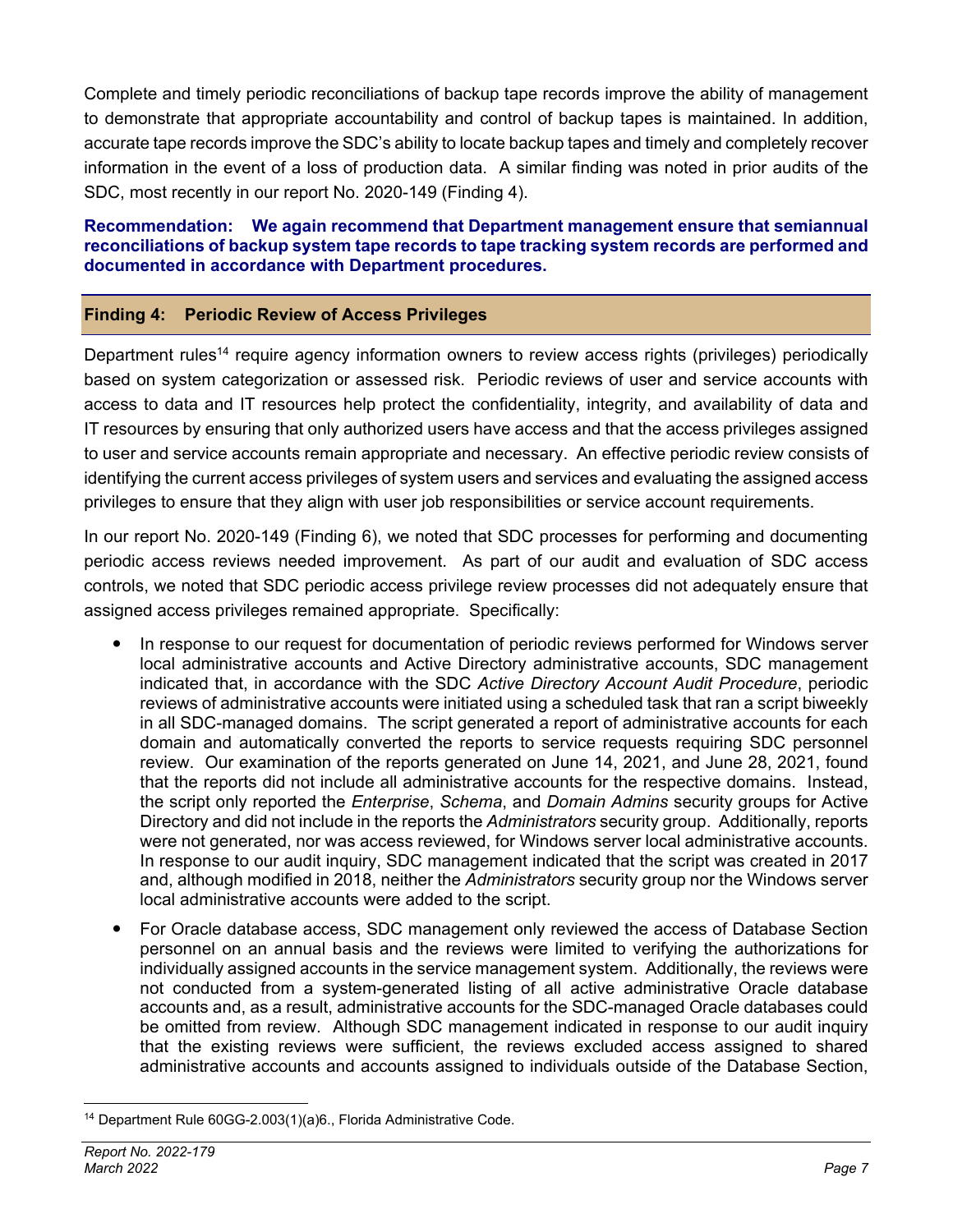such as SDC personnel, customer entities, and historical accounts from prior data center administrations.

 For open systems access, SDC management annually reviewed administrative-level access to the open systems servers by verifying the access authorizations in the service management system for Open Systems Section personnel. However, the reviews were not conducted using a system-generated list of the administrative-level accounts for each server and, as a result, accounts on the open systems servers could be omitted from review. In response to our audit inquiry, SDC management indicated that the reviews were sufficient because all Open Systems personnel with root shell access had the same access privileges for all open systems servers, and that periodic reviews on a server-by-server basis would yield the same results as the existing reviews from the service management system. Notwithstanding, the reviews performed excluded access assigned to individuals outside the Open Systems Section, such as other SDC personnel, SDC customer entities, and historical accounts from prior data center administrations.

Absent comprehensive reviews of logical access privileges using system-generated lists, management's assurance that access privileges were properly authorized and remain appropriate is limited.

### **Recommendation: We again recommend that Department management ensure that comprehensive and documented periodic reviews of logical access privileges are conducted using system-generated lists of all user and service accounts.**

## **Finding 5: Backup Controls**

State law<sup>15</sup> requires the SDC to maintain performance of the SDC by ensuring proper data backup and data backup recovery. Further, the SDC's  $SLAs^{16}$  with their customer entities specified that the Data Protection Service was to provide scheduled backups of customer entity data contained within the SDC and on supported, managed, or co-located operating systems within the designated backup window. The Data Protection Service was also to provide data protection reporting for customer visibility. Department rules<sup>17</sup> require State agencies to ensure that backups of information are conducted, maintained, and tested.

Our review of backup procedures performed as of April 14, 2021, for 40 of the 2,304 production Windows, Linux, or Solaris physical and virtual servers managed by the SDC as of March 24, 2021, found that SDC backup controls need improvement. As similarly noted in prior audits of the SDC, most recently in our report No. 2020-149 (Finding 7), we found that for 7 servers the SDC had not successfully completed the required daily (incremental) or weekly (full) backups and, for another 5 servers, backup records were incomplete. Specifically for:

 3 virtual servers and 1 physical server, the SDC was unable to provide evidence of the two most recent daily backups or the most recent weekly backup. For 2 of the 3 virtual servers, SDC management acknowledged that, due to the operating system used for the servers, evidence of backup was not available. In addition, although requested, the SDC was unable to provide evidence of the backup of the related physical host servers. For the other virtual server and the physical server, SDC management indicated that the servers had been decommissioned; however, our review of SDC IT service management system records showed that, while the SDC

<sup>15</sup> Section 282.201(1)(b), Florida Statutes.

<sup>16</sup> SDC FY 2020-2021 Service Catalog, Attachment A, Data Protection Service.

<sup>17</sup> Department Rule 60GG-2.003(5)(d), Florida Administrative Code.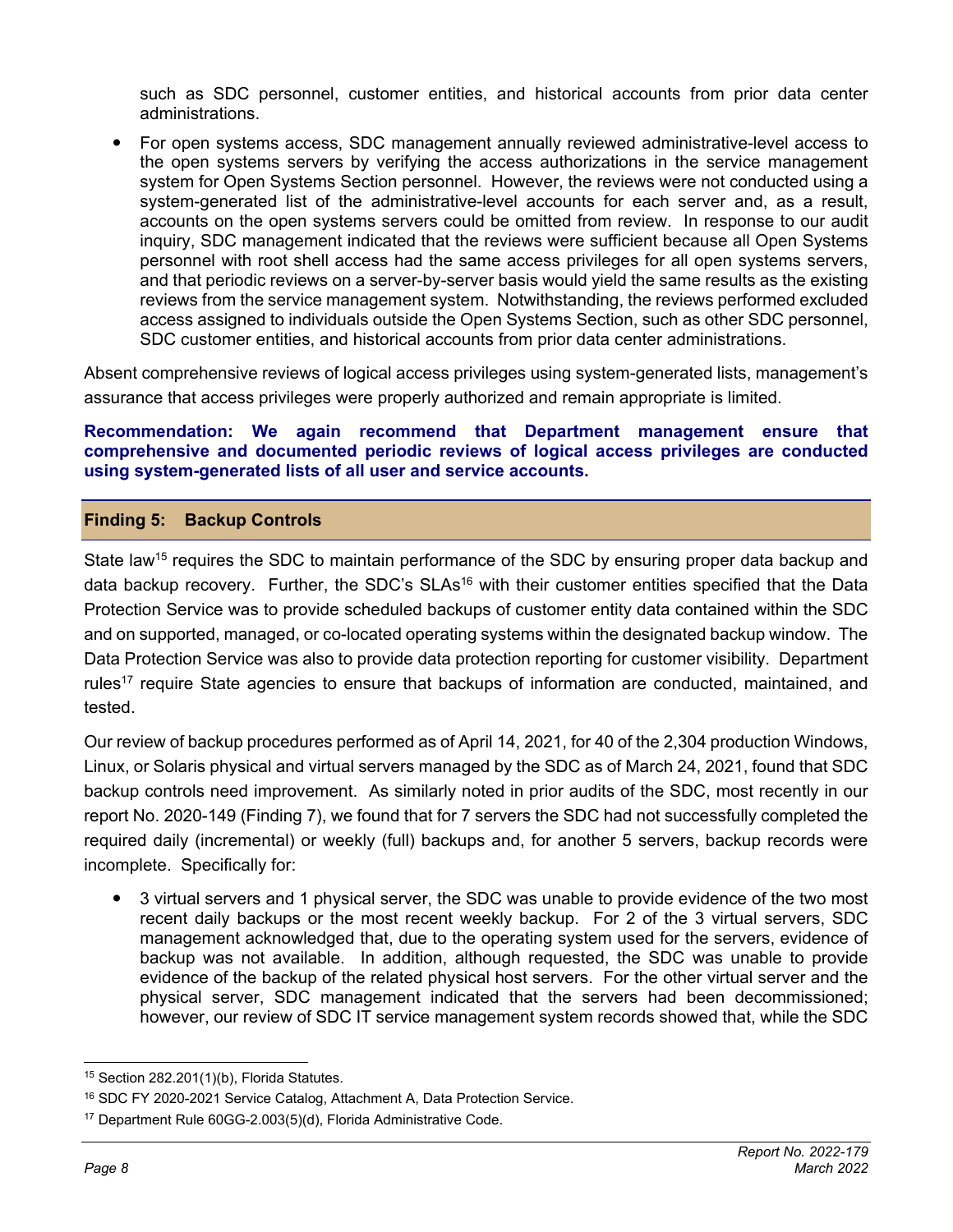planned to decommission the servers, the physical server was still active as of May 19, 2021, and the virtual server was still active as of June 16, 2021.

- 1 virtual and 1 physical server, the most recent backup on April 12, 2021, failed and, as of April 14, 2021, a successful backup had not been performed. In response to our audit inquiry, SDC management indicated that the backups failed due to an internal processing error. Subsequently, the issue was resolved and backups of the 2 servers were completed on April 16, 2021.
- 1 physical server, the weekly full backup for April 11, 2021, was not performed. According to SDC management, a prior daily backup job for the server on April 10, 2021, ran for 2 days, preventing the weekly full backup.
- 5 physical servers, the SDC was unable to provide backup reports that showed the type of backup performed (i.e., incremental or full) and whether the backup job completed successfully. According to SDC management, the reporting software was not functioning properly and, as a result, backup reports were unavailable.

Timely, complete, and successful data backups help ensure that customer entity data is readily recoverable and available when needed in response to unexpected events.

### **Recommendation: We again recommend that Department management ensure that all required server backups are timely and successfully performed, and that evidence of the backups, including system-generated reports, is maintained.**

### **Finding 6: Performance Metrics**

Effective IT performance management requires a monitoring process that includes defining relevant performance metrics and the systematic and timely reporting of performance in relation to the performance metrics. Pursuant to State law,18 the SDC is to establish in SLAs with customer entities the metrics and processes by which the business standards for each service provided to the customer entities are to be objectively measured and reported. The *SDC Overview of Oracle Service Standards and Policies* required all Oracle database host servers to be monitored 24 hours a day, 7 days a week, by the Oracle monitoring system (the primary monitoring system) and the SLAs required Oracle database uptime a minimum of 99.5 percent of the monthly scheduled availability for each respective database.

Our audit included an evaluation of the SDC's achievement of targeted performance metrics for uptime for the customer production Oracle databases. Our evaluation of the performance metrics and related uptime statistics for 14 of the 63 stand-alone production Oracle databases during the period July 2020 through April 2021 found that the performance metrics and related uptime statistics for 10 databases were not retained in the Oracle monitoring system. Specifically, monthly data was missing for 2 databases for 1 month, 5 databases for 2 months, and 3 databases for 3 months. As a result, we were unable to determine for the 10 databases whether the monthly uptime performance metric was met for those months. In response to our audit inquiry, SDC management indicated that the data loss occurred during an upgrade of the monitoring system and they were unaware that they needed to save the performance metrics and related uptime statistics prior to the upgrade.

<sup>18</sup> Section 282.201(1)(d)5., Florida Statutes.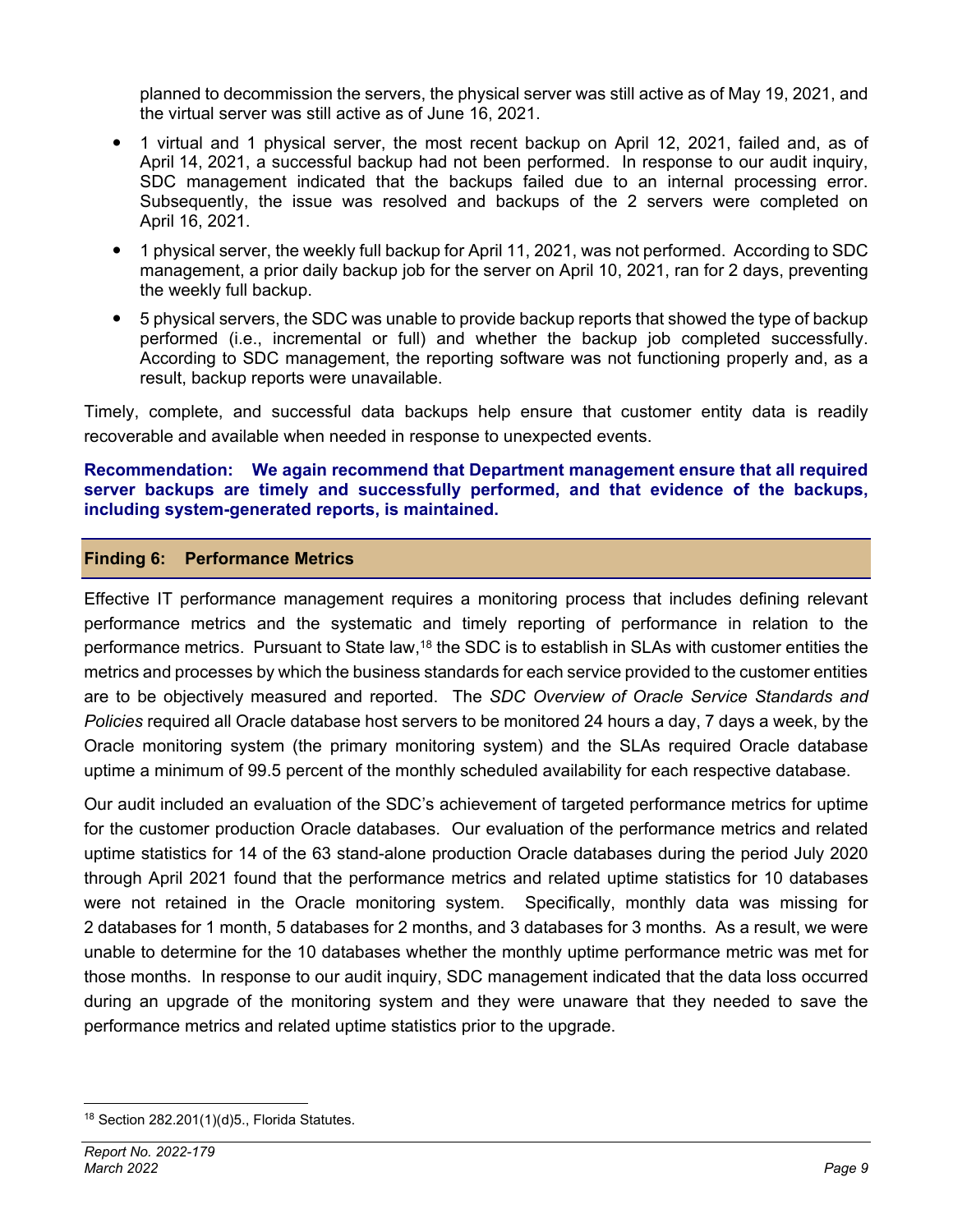Our examination of the monthly performance metrics and related uptime statistics available for the 14 selected databases found that the SDC did not meet the monthly performance metric of 99.5 percent for 2 of the customer entity databases. Specifically, for 1 customer database, the uptime for December 2020 was 87.4 percent. For the other customer database, the uptime was less than 99.5 percent for 4 consecutive months (September 2020 through December 2020), ranging from zero to 71.4 percent (an average of 27.6 percent). In response to our audit inquiry, SDC management indicated that the downtime for the first database resulted from a failed software patch and that the database was restored when the database server was repaired a week later. For the other database, SDC management indicated that network connectivity issues impacted the database uptime. SDC management also noted that data from a secondary monitoring system showed that the database was up during part of the period and that they believed the downtime recorded by the primary monitoring system was overstated because the primary monitoring system may not have been enabled by the database administrator after maintenance on the database was performed.

Effective database performance monitoring is essential to the timely detection and resolution of critical incidents involving database services. Additionally, without complete records, the SDC cannot demonstrate the accuracy of reported uptime statistics or compliance with SLA performance metrics. Similar findings were noted in prior audits of the SDC, most recently in our report No. 2020-149 (Finding 9).

**Recommendation: We again recommend that Department management ensure that SDC database performance uptime metrics included in the SLAs are met and appropriate documentation for performance metrics and related uptime statistics is maintained.** 

## **Finding 7: Security Controls – Logical Access, Vulnerability Management, Configuration Management, User Authentication, and Logging and Monitoring**

Security controls are intended to protect the confidentiality, integrity, and availability of data and IT resources. Our audit procedures disclosed that certain SDC security controls related to logical access, vulnerability management, configuration management, user authentication, and logging and monitoring need improvement. We are not disclosing specific details of the issues in this report to avoid the possibility of compromising customer entity data and related IT resources. However, we have notified appropriate Department management of the specific issues.

Without appropriate security controls related to logical access, vulnerability management, configuration management, user authentication, and logging and monitoring, the risk is increased that the confidentiality, integrity, and availability of SDC and customer entity data and related IT resources may be compromised. Similar findings were communicated to Department management in connection with prior audits, most recently in connection with our report No. 2020-149.

**Recommendation: We again recommend that Department management improve certain security controls related to logical access, vulnerability management, configuration management, user authentication, and logging and monitoring to ensure the confidentiality, integrity, and availability of SDC and customer entity data and related IT resources.**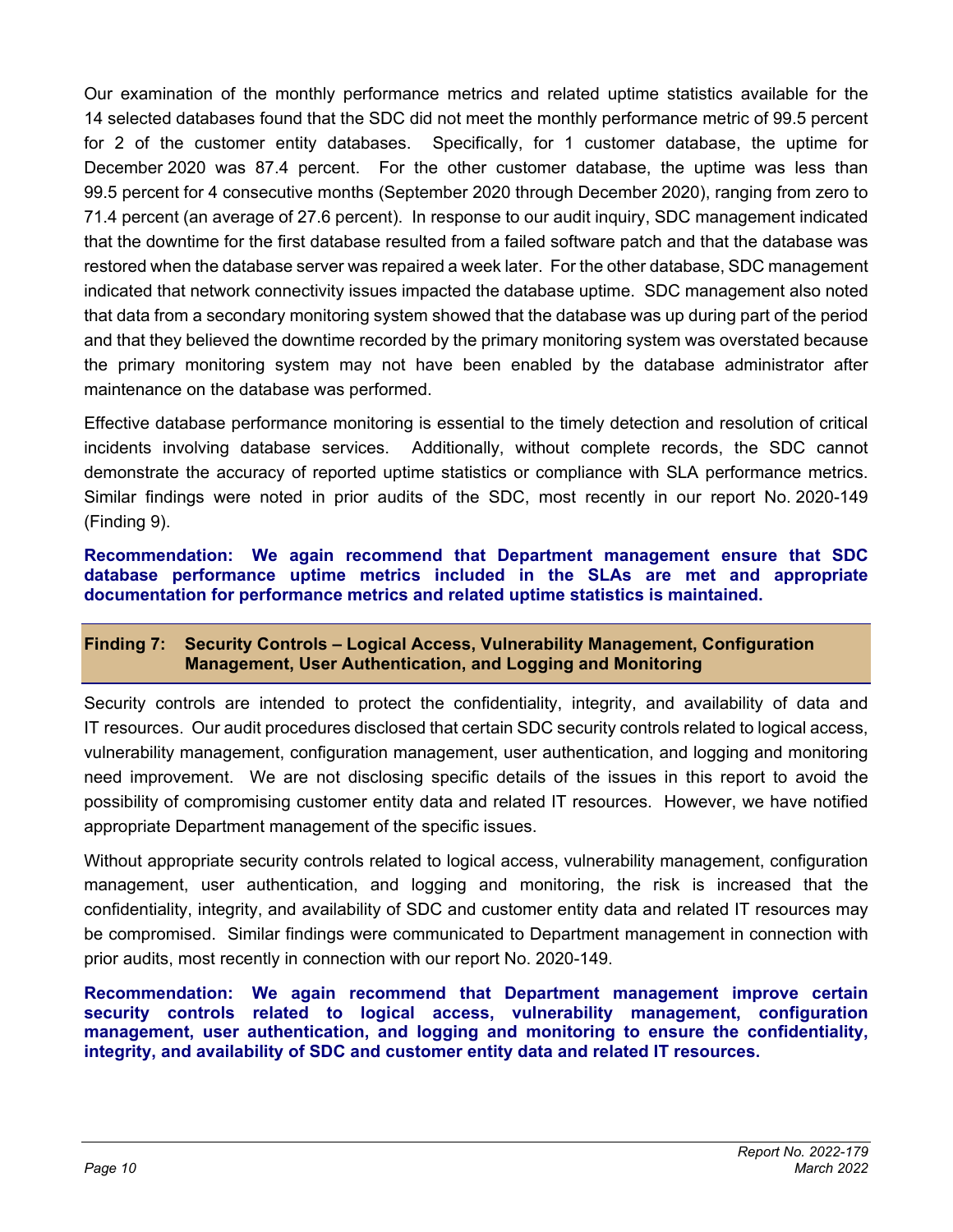## *PRIOR AUDIT FOLLOW-UP*

Except as discussed in the preceding paragraphs, the Department had taken corrective actions for the findings included in our report No. 2020-149.

## *OBJECTIVES, SCOPE, AND METHODOLOGY*

The Auditor General conducts operational audits of governmental entities to provide the Legislature, Florida's citizens, public entity management, and other stakeholders unbiased, timely, and relevant information for use in promoting government accountability and stewardship and improving government operations.

We conducted this information technology (IT) operational audit from March 2021 through November 2021 in accordance with generally accepted government auditing standards. Those standards require that we plan and perform the audit to obtain sufficient, appropriate evidence to provide a reasonable basis for the audit findings and our conclusions based on our audit objectives. We believe that the evidence obtained provides a reasonable basis for the audit findings and our conclusions based on our audit objectives.

This IT operational audit focused on evaluating selected significant IT controls applicable to State Data Center (SDC) operations during the period July 2020 through June 2021 and selected actions subsequent thereto. For those areas addressed by this audit, our audit objectives were:

- To determine the effectiveness of selected significant IT controls in achieving management's objectives in the categories of compliance with controlling laws, administrative rules, and other guidelines; the confidentiality, integrity, availability, relevance, and reliability of data; the safeguarding of IT resources; and the effectiveness and efficiency of IT operations.
- To determine whether management had corrected, or was in the process of correcting, all deficiencies disclosed in our report No. 2020-149.
- To identify statutory and fiscal changes that may be recommended to the Legislature pursuant to Section 11.45(7)(h), Florida Statutes.

This audit was designed to identify, for the IT systems and controls included within the scope of the audit, deficiencies in management's internal controls that were significant to our audit objectives; instances of noncompliance with applicable governing laws, rules, or contracts; and instances of inefficient or ineffective operational policies, procedures, or practices. The focus of this audit was to identify problems so that they may be corrected in such a way as to improve government accountability and efficiency and the stewardship of management. Professional judgment has been used in determining significance and audit risk and in selecting the particular IT controls, legal compliance matters, and records considered.

As described in more detail below, for the SDC controls included within the scope of this audit, our audit work included, but was not limited to, communicating to management and those charged with governance the scope, objectives, timing, overall methodology, and reporting of the audit; obtaining an understanding of and evaluating the IT systems and related significant controls; exercising professional judgment in considering significance and audit risk in the design and execution of the research, interviews, tests, analyses, and other procedures included in the audit methodology; obtaining reasonable assurance of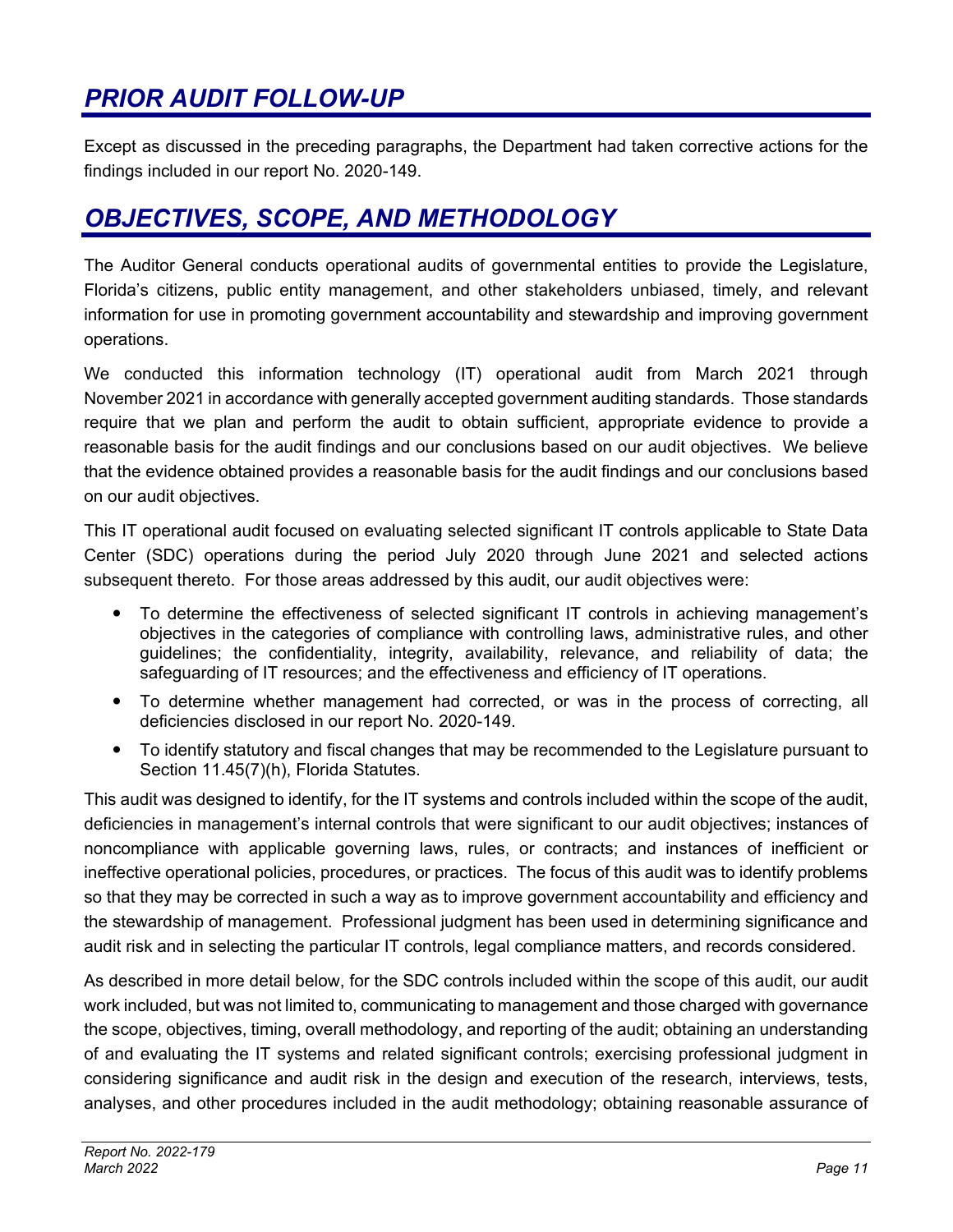the overall sufficiency and appropriateness of the evidence gathered in support of the audit findings and our conclusions; and reporting on the results of the audit as required by governing laws and auditing standards.

This audit included the selection and examination of SDC controls and records. Unless otherwise indicated in this report, these items were not selected with the intent of statistically projecting the results, although we have presented for perspective, where practicable, information concerning relevant population value or size and quantifications relative to the items selected for examination.

An audit by its nature does not include a review of all records and actions of agency management, staff, and contractors and, as a consequence, cannot be relied upon to identify all instances of noncompliance, fraud, abuse, or inefficiency.

In conducting this audit, we:

- Reviewed applicable laws, rules, Department of Management Services (Department), Florida Digital Service, and SDC policies and procedures, and other guidelines and interviewed Department personnel to obtain an understanding of the SDC organizational structure, statutory requirements, and operational processes.
- Interviewed Department and SDC personnel and examined SDC records to obtain an understanding of the SDC IT infrastructure and architecture, including hardware, software, and operating systems for the various server platforms, network components, and database management systems.
- Interviewed SDC personnel to obtain an understanding of the SDC services offered, customer entities served, and the division of responsibilities between the SDC and customer entities.
- Evaluated SDC compliance with requirements defined in customer service-level agreements for performance uptime monitoring for the Oracle databases and the interconnected network infrastructure. Specifically, we examined:
	- $\circ$  The monthly performance metrics and related uptime statistics for 14 of the 63 stand-alone production Oracle databases during the period July 2020 through April 2021 to determine whether the SDC met the monthly uptime performance metric and SDC records accurately reflected database uptime performance.
	- $\circ$  The monthly network service performance metrics and related uptime statistics for 6 of the 30 SDC customer entities during the period February 2021 through April 2021 to determine whether the SDC met the monthly uptime performance metric and SDC records accurately reflected network uptime performance.
- Evaluated the adequacy of IT asset management processes for IT inventory tracking and reconciliation of SDC-managed physical assets in the data center cabinets, SDC processes for ensuring the accuracy of the hardware and software configuration records in the Configuration Management Database (CMDB), and the performance of ongoing CMDB audits by SDC personnel.
- Evaluated the adequacy of the SDC continuity of operations plan and determined whether the SDC had conducted a live exercise of the plan in accordance with Section 282.201(1)(c), Florida Statutes.
- Evaluated the adequacy of the SDC disaster recovery plan, including whether the SDC had:
	- $\circ$  Conducted a live exercise of the plan in accordance with Section 282.201(1)(c), Florida Statutes, and remediated identified issues and modified the plan based on exercise results.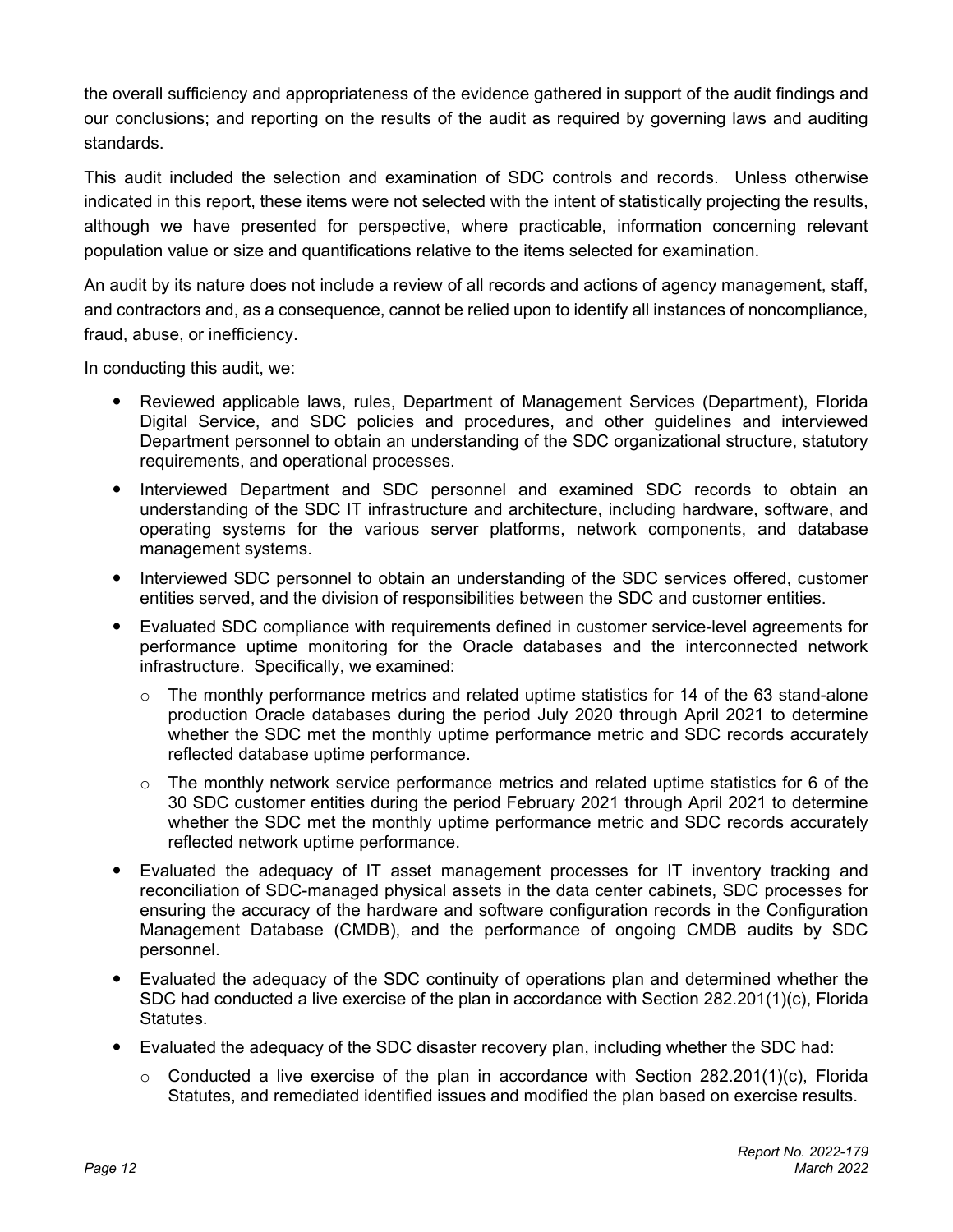- $\circ$  Conducted a business impact analysis to identify all SDC critical applications for recovery.
- $\circ$  Evaluated disaster recovery processes for customer entities subscribed to SDC disaster recovery services.
- Evaluated the adequacy of the policies, procedures, and processes for the management and monitoring of software licensing at the SDC.
- Evaluated SDC backup policies, procedures, and processes, including the performance of daily and weekly server backups, backup media recoverability testing, and backup tape reconciliations, storage, and destruction processes. Specifically, we:
	- $\circ$  Examined the most recent daily and weekly backup reports as of April 14, 2021, for 40 of the 2,304 Windows, Linux, or Solaris production servers as of March 24, 2021, to determine whether the SDC performed required backups.
	- $\circ$  Evaluated whether the SDC performed annual recoverability testing of selected backup media.
	- o Evaluated whether the SDC conducted periodic reconciliations of backup tape records to ensure that backup tape media location records remained accurate and complete.
	- o Evaluated whether SDC backup tape media was securely stored off-site.
	- $\circ$  Examined tape destruction records for 45 of the 18,715 tape records with a destroyed status in the tape tracking system as of March 25, 2021, to determine whether the SDC maintained accurate records of approval and destruction.
	- $\circ$  Evaluated administrative access privileges for the tape tracking system to determine whether account access privileges were appropriately assigned.
- Examined SDC tape encryption procedures and evaluated the adequacy of the procedures and related tape encryption processes, including the performance of monthly encryption audits.
- Evaluated the effectiveness of SDC policies, procedures, and processes for vulnerability management, including scanning, analysis, and remediation of reported vulnerabilities for the SDC Windows, open systems, mainframe, and network environments.
- Evaluated the adequacy of the incident response and remediation of specific known vulnerabilities.
- Evaluated the adequacy of SDC policies and processes for authorizing, removing, periodically reviewing, logging, and monitoring physical access to the SDC facility and Sadowski Building, including evaluating the 29 key cards with unlimited access to the SDC facility as of May 12, 2021.
- Evaluated the design, authorization, administration, and periodic review procedures for logical access privileges to SDC IT resources and customer entity data. Specifically, we evaluated:
	- $\circ$  The appropriateness of access privileges for the 22 active Resource Access Control Facility (RACF) administrative accounts with one or more selected elevated access authorities assigned across four mainframe logical partitions (LPARs) as of June 29, 2021.
	- $\circ$  The appropriateness of access privileges for 15 of the 103 active RACF administrative accounts with one or more selected elevated access authorities for another mainframe LPAR as of May 6, 2021.
	- o The appropriateness of access privileges for the 17 active CA Top Secret administrative accounts with unlimited scope assigned across two mainframe LPARs as of May 11, 2021.
	- $\circ$  The appropriateness of access privileges for the 83 active Access Control Facility 2 (ACF2) administrative-level accounts with a selected elevated access privilege for a mainframe LPAR as of May 13, 2021.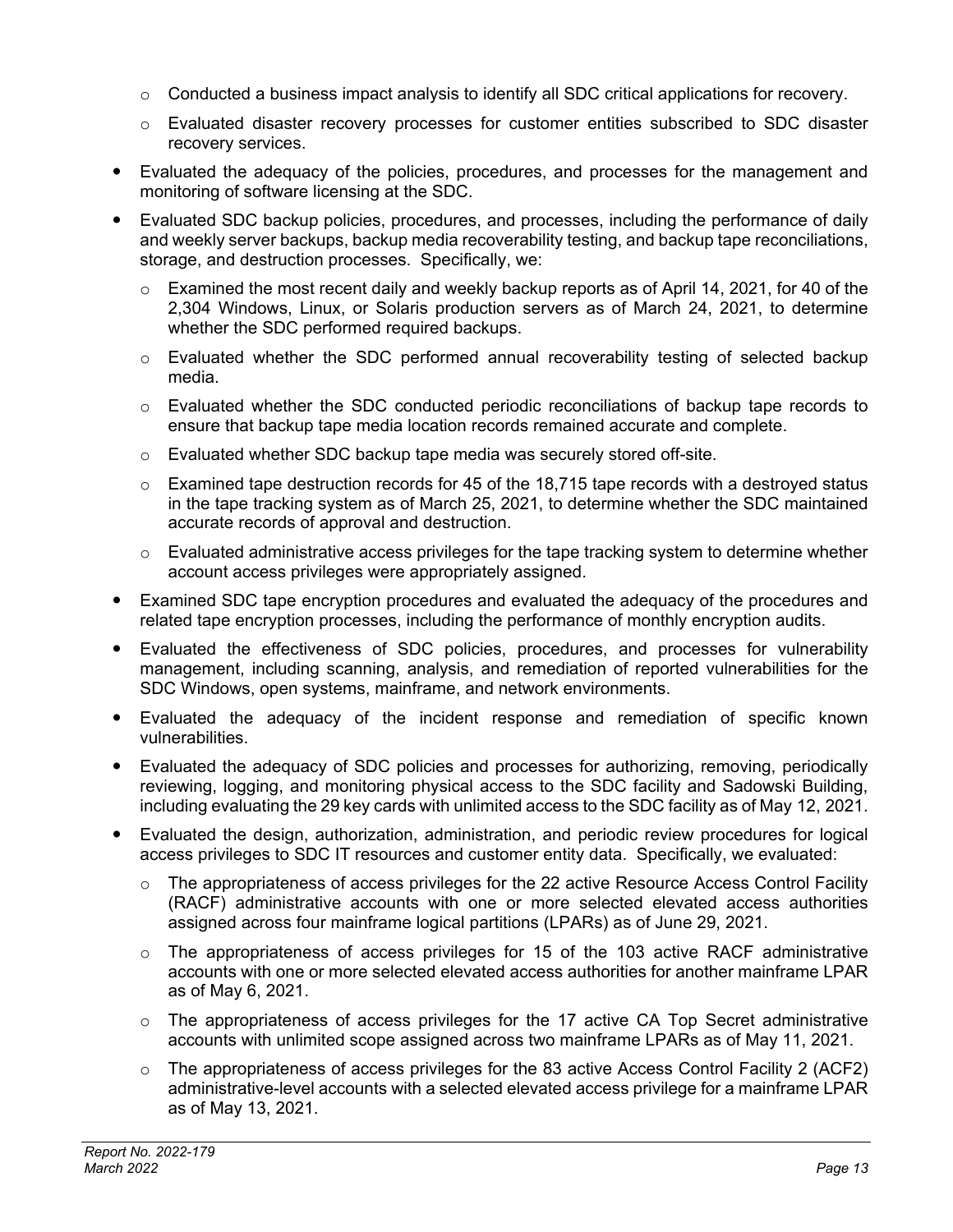- $\circ$  The appropriateness of administrative-level access for the three network domains used for SDC services and operations as of April 12, 2021, and May 5, 2021.
- $\circ$  For 40 of the 1,663 Windows production servers as of March 24, 2021, the appropriateness of access privileges for the 318 accounts with administrative-level access privileges to their respective Windows servers as of April 2, 2021.
- o The appropriateness of administrative-level access privileges for 26 accounts on 17 of the 209 Red Hat Enterprise Linux production servers as of May 10, 2021.
- $\circ$  The appropriateness of access for the 11 individuals with access to the open systems shared administrative-level accounts stored in the password vault as of August 10, 2021.
- $\circ$  The appropriateness of administrative-level access privileges on 6 of the 20 production Oracle database clusters as of June 15, 2021, and July 12, 2021.
- $\circ$  The adequacy of periodic review procedures for administrative-level logical access privileges for the Windows, network, open systems, and Oracle database environments.
- Evaluated the adequacy of SDC IT infrastructure user identification and authentication controls. Specifically, we examined the:
	- $\circ$  RACF user authentication controls for six mainframe LPARs as of May 14, 2021.
	- $\circ$  ACF2 user authentication controls for one mainframe LPAR as of May 14, 2021.
	- $\circ$  CA Top Secret user authentication controls for two mainframe LPARs as of May 14, 2021.
	- $\circ$  User authentication controls for the two SDC network domains as of April 12, 2021, and one Department domain as of May 5, 2021.
	- $\circ$  User authentication controls for 28 of the 220 Red Hat Enterprise Linux production servers as of May 10, 2021.
	- $\circ$  User authentication controls for 6 of the 20 Oracle production cluster databases as of June 15, 2021, and July 12, 2021.
	- $\circ$  User authentication controls for ten selected high-risk network devices as of March 25, 2021, and March 30, 2021.
- Evaluated the effectiveness of SDC configuration management policies, procedures, and processes for servers and high-risk network devices. Specifically, we evaluated:
	- $\circ$  Ten high-risk network devices to determine whether, as of March 25, 2021, the SDC timely installed vendor-supplied patches.
	- $\circ$  28 of the 198 SDC-managed Red Hat Enterprise Linux production lifecycle servers as of March 24, 2021, to determine whether, as of April 7, 2021, the operating system software was supported and anti-malware software was up-to-date.
	- $\circ$  40 of the 1,511 vendor-supported Windows production servers as of March 24, 2021, to determine whether, as of April 16, 2021, the SDC timely installed vendor-supplied patches.
	- $\circ$  41 of the 1,483 vendor-supported Windows production servers as of July 20, 2021, to determine whether, as of July 28, 2021, the SDC had timely installed a vendor-supplied patch addressing a critical vulnerability.
- Evaluated the effectiveness of SDC logging and monitoring controls.
- Communicated on an interim basis with applicable officials to ensure the timely resolution of issues involving controls and noncompliance.
- Performed various other auditing procedures, including analytical procedures, as necessary, to accomplish the objectives of the audit.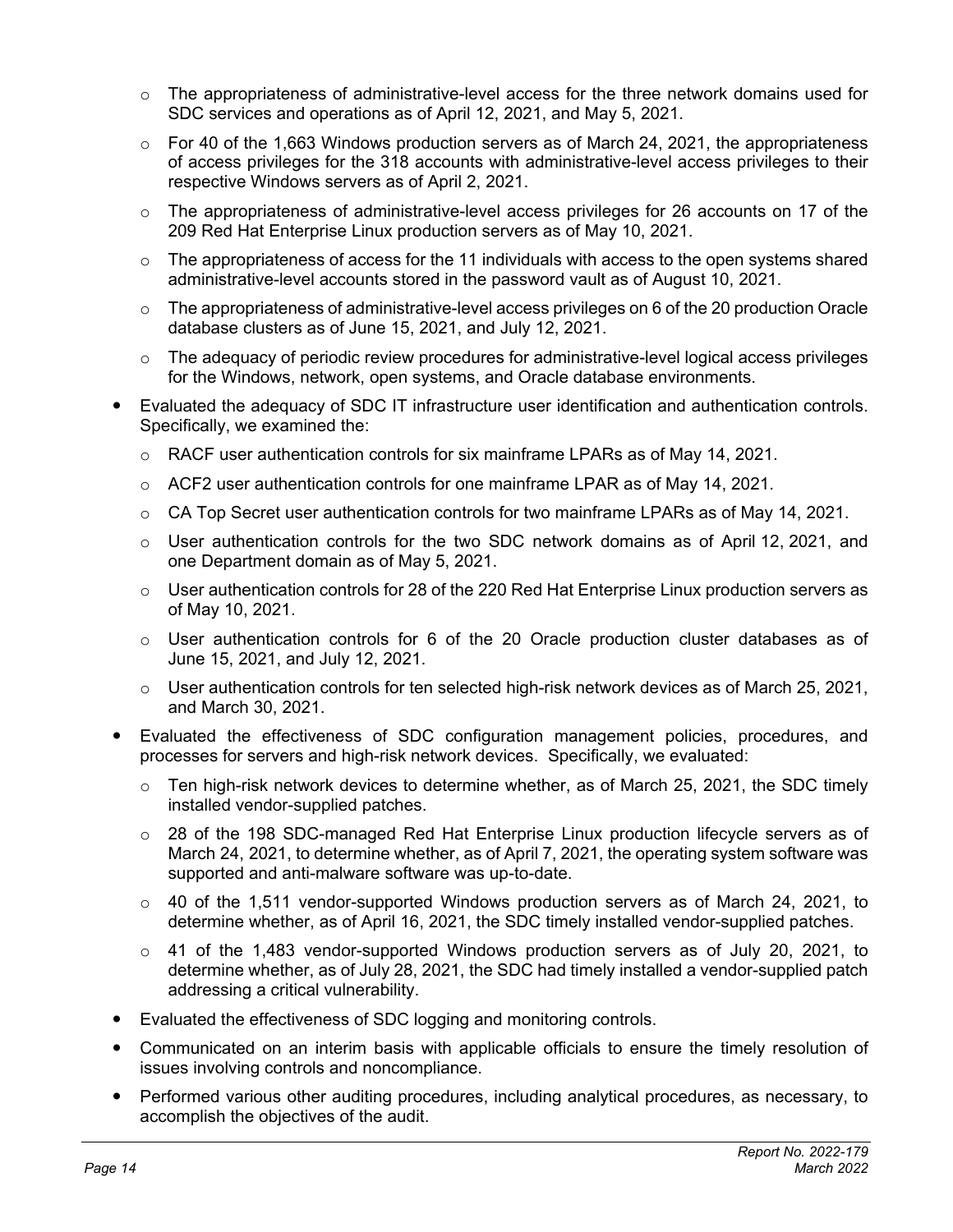• Prepared and submitted for management response the findings and recommendations that are included in this report and which describe the matters requiring corrective actions. Management's response is included in this report under the heading *MANAGEMENT'S RESPONSE*.

## *AUTHORITY*

Section 11.45, Florida Statutes, provides that the Auditor General may conduct audits of the IT programs, activities, functions, or systems of any governmental entity created or established by law. Pursuant to the provisions of Section 11.45, Florida Statutes, I have directed that this report be prepared to present the results of our IT operational audit.

herrief 7.

Sherrill F. Norman, CPA Auditor General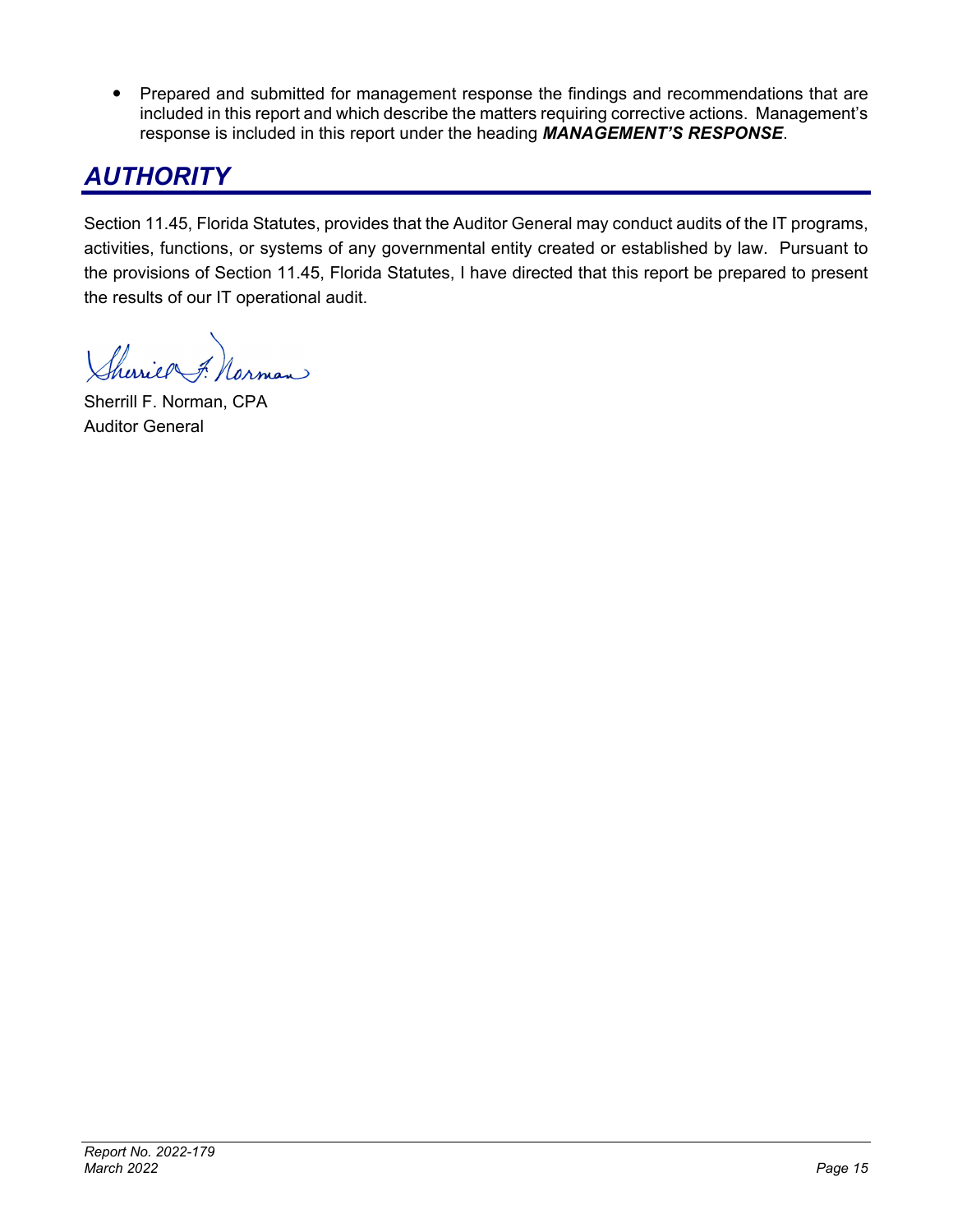

# **LIST OF STATE DATA CENTER CUSTOMER ENTITIES**

## **AS OF JUNE 30, 2021**

|    | <b>Entity Name</b>                                 |
|----|----------------------------------------------------|
| 1  | Agency for Health Care Administration              |
| 2  | Agency for Persons with Disabilities               |
| 3  | Children's Home Society of Florida                 |
| 4  | Department of Business and Professional Regulation |
| 5  | Department of Children and Families                |
| 6  | <b>Department of Corrections</b>                   |
| 7  | Department of Economic Opportunity                 |
| 8  | Department of Education                            |
| 9  | Department of Elder Affairs                        |
| 10 | Division of Emergency Management                   |
| 11 | Department of Environmental Protection             |
| 12 | Department of Health                               |
| 13 | Department of Highway Safety and Motor Vehicles    |
| 14 | Department of Juvenile Justice                     |
| 15 | Department of the Lottery                          |
| 16 | Department of Management Services                  |
| 17 | Department of Military Affairs                     |
| 18 | Department of Revenue                              |
| 19 | Department of State                                |
| 20 | Department of Transportation                       |
| 21 | Department of Veterans' Affairs                    |
| 22 | <b>Executive Office of the Governor</b>            |
| 23 | Florida Fish and Wildlife Conservation Commission  |
| 24 | <b>Greater Orlando Aviation Authority</b>          |
| 25 | Justice Administrative Commission                  |
| 26 | Miami-Dade Expressway Authority                    |
| 27 | Northwest Florida Water Management District        |
| 28 | <b>Public Employee Relations Commission</b>        |
| 29 | <b>Public Service Commission</b>                   |
| 30 | Santa Rosa County                                  |

Source: Brandon Tedder, Cloud Architect, Office of Infrastructure and Modernization, Florida Digital Service.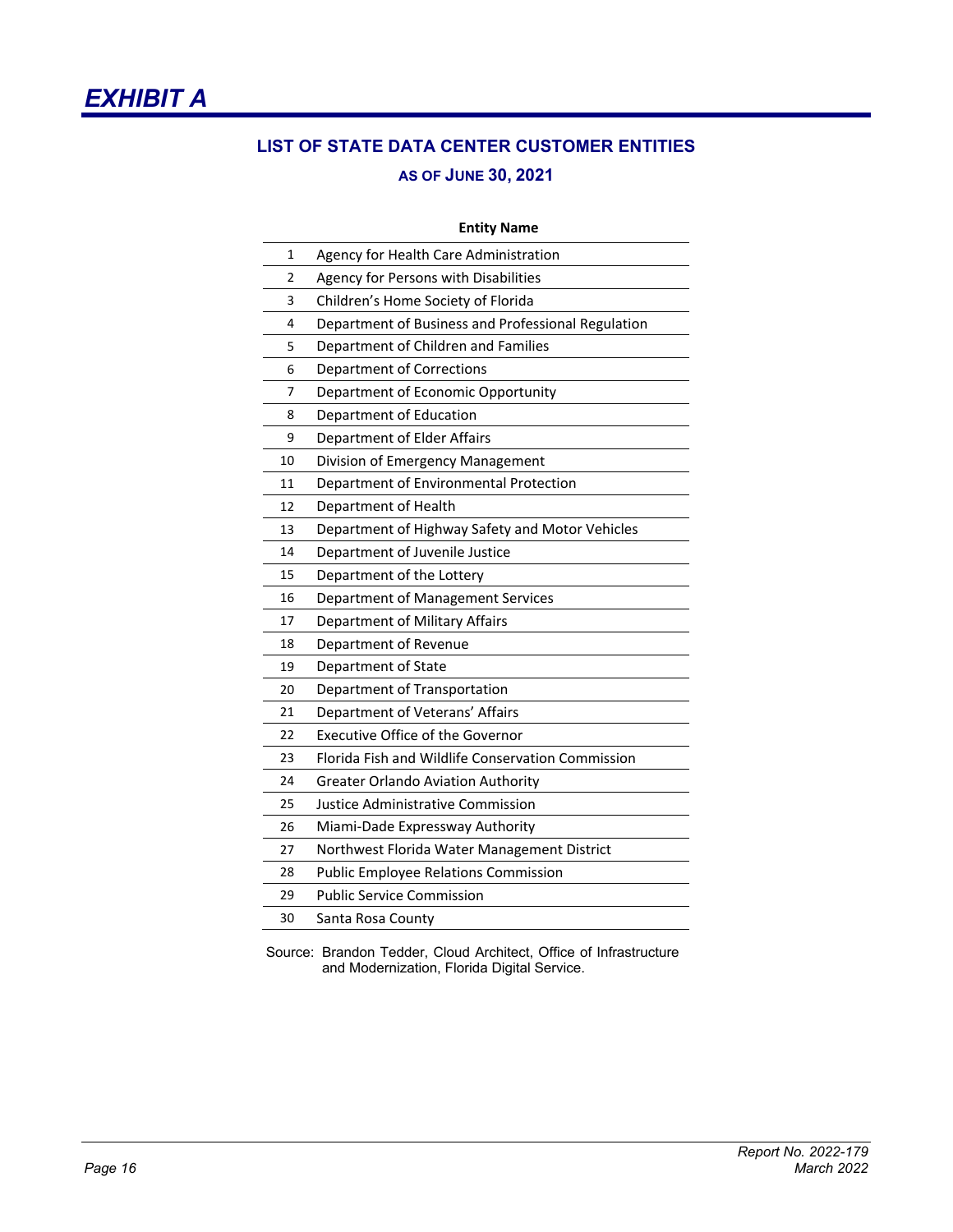## **MANAGEMENT'S RESPONSE**



4050 Esplanade Way Tallahassee, FL 32399 850-488-2786

**Ron DeSantis, Governor** J. Todd Inman, Secretary

March 28, 2022

Ms. Sherrill F. Norman, CPA **Auditor General** Suite G74 Claude Pepper Building 111 West Madison Street Tallahassee, Florida 32399-1450

Dear Ms. Norman:

Pursuant to subsection 11.45(4)(d), Florida Statutes, enclosed is our response to your information technology operational audit of the Department of Management Services, State Data Center Operations. Our responses correspond with the findings and recommendations related to the Department of Management Services contained in the preliminary and tentative findings.

If further information is needed concerning our response, please contact Sarah Beth Hall, Inspector General, at 488-5285.

**Sincerely** 

J. Todd Inman Secretary

JTI/tam

Enclosure

James Grant, State Chief Information Officer cc: Sarah B. Hall, Inspector General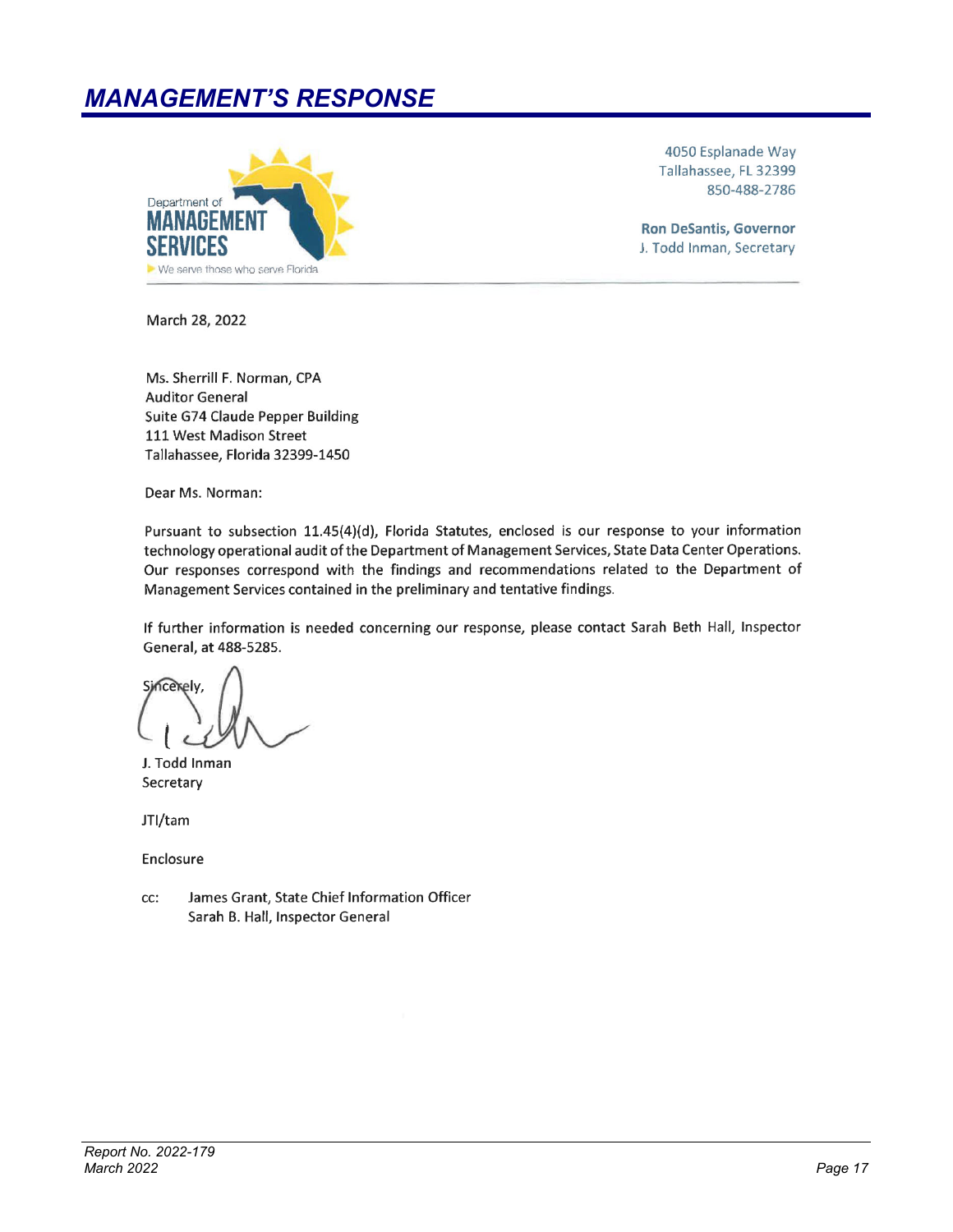## Responses to Preliminary and Tentative Findings

#### **Finding 1: Disaster Recovery Planning**

The SDC's disaster recovery plan [DRP] and related business impact analysis [BIA], annual testing, and recovery processes for customer entities subscribed to [State Data Center] SDC disaster recovery services continue to need improvement to ensure that critical SDC and customer operations are recovered and continue in the event of a disaster or other interruption in service.

#### Recommendation:

To ensure recoverability of the critical applications maintained at the SDC in the event of a disaster or other interruption of service, we again recommend that Department management improve disaster recovery processes and related documentation. Specifically, we recommend that Department management:

- Conduct a BIA that documents the assessment of the criticality of all SDC applications for DR purposes.
- Update the SDC DRP to include [recovery point objective] RPO and [recovery time objective] RTO thresholds.
- Develop step-by-step recovery instructions for, and conduct testing of, all applications included in the DRP and ensure that [configuration management database] CMDB records are updated, as necessary, for all critical SDC-managed applications in the DRP.
- Ensure documentation of live DR exercises is maintained.
- Establish a recovery order for subscribed customer entities in the event of a disaster affecting multiple customers and ensure that full-scale testing is performed to verify that all applications, systems, and related infrastructure can be timely restored.
- Ensure DR exercises are conducted annually for all subscribed customer entities.  $\bullet$

#### **State Agency Response and Corrective Action Plan:**

- The SDC performed a BIA and will work to improve the process and documentation.
- Processes to update the CMDB will be improved to better facilitate documentation related to  $\bullet$ the applications in the DRP including RPO and RTO thresholds.
- $\bullet$ A full-scale system recovery exercise was performed, but due to scheduling constraints customer application testing was not performed. However, the SDC will work with customers to schedule a full-scale exercise recovery test.
- Recovery priority determinations for all State systems are likely beyond the purview of the SDC. The SDC can perform the recovery, however it does not make decisions on the relative priority for State systems.
- The SDC continues to offer annual testing to all subscribed customers; and
- The SDC will explore options to improve the ability of customers to participate in annual DR exercises.

Projected Completion Date: N/A - Pending Legislative action could change responsible parties/completion timeline.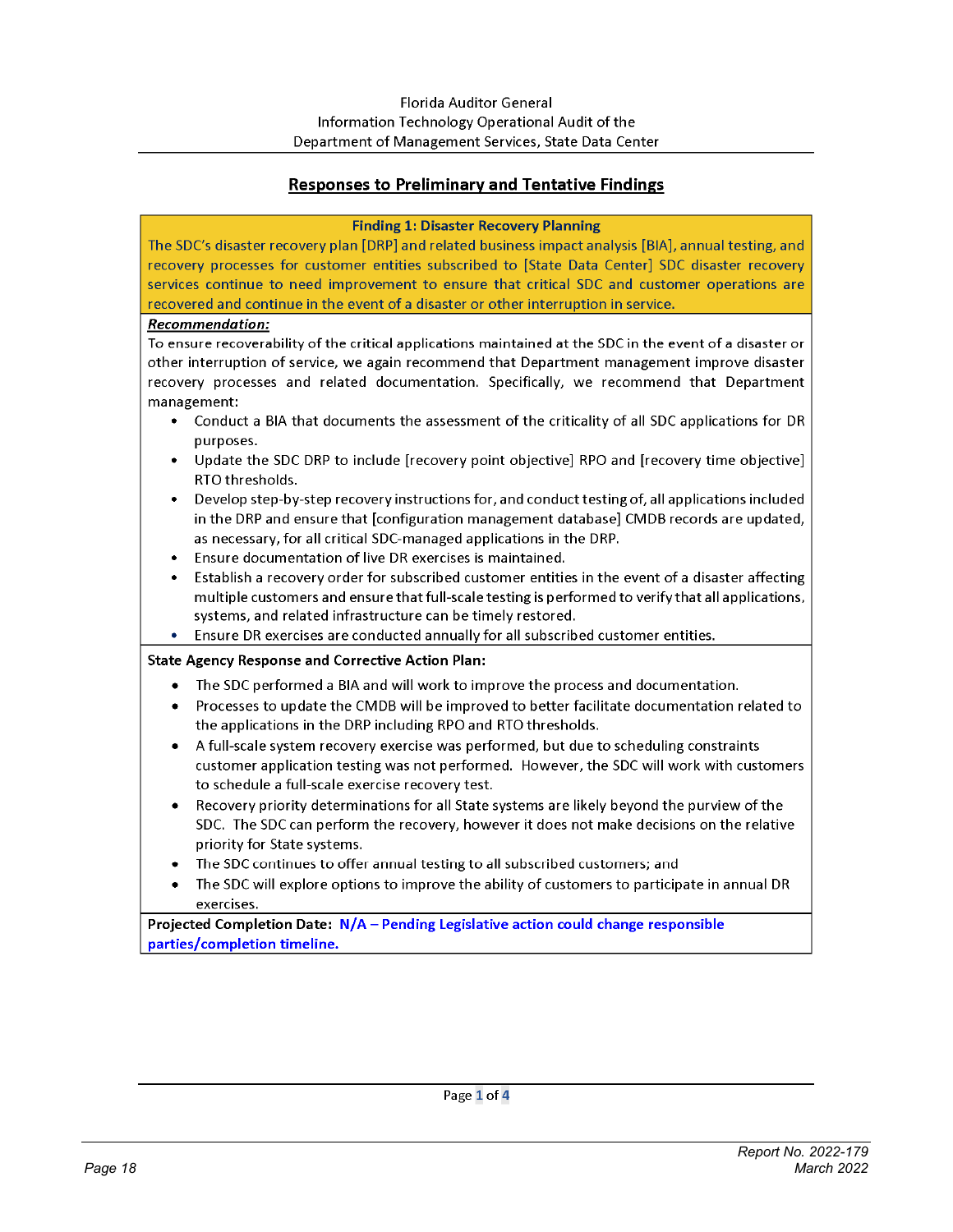#### **Florida Auditor General** Information Technology Operational Audit of the Department of Management Services, State Data Center

#### **Finding 2: Continuity of Operations Planning**

As similarly noted in prior audits, most recently in our report No. 2020-149, SDC continuity of operations plan [COOP] documentation did not include all essential information specified in State law.

#### Recommendation:

To promote the continued operations of the SDC, we again recommend that Department management include in the SDC COOP, or incorporate by reference, all essential information specified in State law.

#### **State Agency Response and Corrective Action Plan:**

The SDC has the information necessary to perform COOP operations. However, COOP staff will work with the DR team to make improvements to references and update the SDC COOP with identified essential personnel.

Projected Completion Date: 7/1/2022

#### **Finding 3: Backup Tape Reconciliations**

SDC processes for reconciling backup tapes were insufficient to ensure that all backup tapes were accounted for and backup records were accurate.

#### Recommendation:

We again recommend that Department management ensure that semiannual reconciliations of backup system tape records to tape tracking system records are performed and documented in accordance with Department procedures.

#### **State Agency Response and Corrective Action Plan:**

Subsequently to the Auditor General's fieldwork, the SDC completed a reconciliation on February 18, 2022.

#### Projected Completion Date: N/A - Already completed.

#### **Finding 4: Periodic Review of Access Privileges**

As similarly noted in our report No. 2020-149, SDC processes for performing and documenting periodic access reviews for the network, Windows server, open systems, and Oracle database environments did not adequately ensure that assigned access privileges remained appropriate.

#### Recommendation:

We again recommend that Department management ensure that comprehensive and documented periodic reviews of logical access privileges are conducted using system-generated lists of all user and service accounts.

#### **State Agency Response and Corrective Action Plan:**

The SDC will continue to improve and enhance the process and scope related to review of access privileges.

Projected Completion Date: N/A - Pending Legislative action could change responsible parties/completion timeline.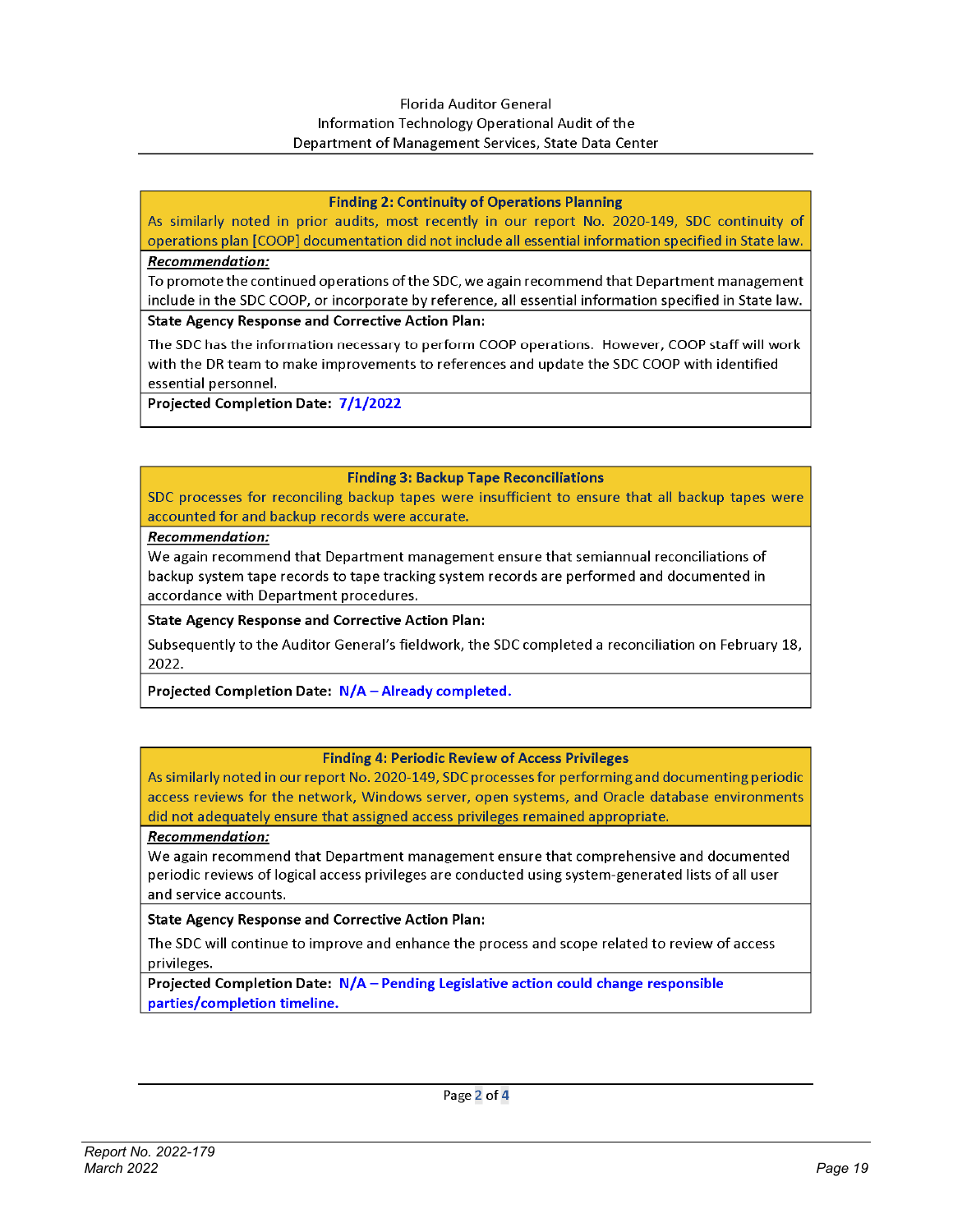#### **Finding 5: Backup Controls**

SDC backup controls continue to need improvement to ensure that backups for all IT resources requiring backup are appropriately performed and documented.

#### **Recommendation:**

We again recommend that Department management ensure that all required server backups are timely and successfully performed, and that evidence of the backups, including system-generated reports, is maintained.

**State Agency Response and Corrective Action Plan:** 

We agree that timely, complete, and successful backups are important. We will continue to evaluate the backup processes for improvement to ensure that backups are timely completed, and systemgenerated reporting of the backups is maintained.

Projected Completion Date: N/A - Pending Legislative action could change responsible parties/completion timeline..

#### **Finding 6: Performance Metrics**

The SDC's monitoring and reporting of the performance metrics for database services provided to customer entities continue to need improvement to ensure that critical incidents affecting the database services are timely detected, documented, and resolved.

#### Recommendation:

We again recommend that Department management ensure that SDC database performance uptime metrics included in the SLAs are met and appropriate documentation for performance metrics and related uptime statistics is maintained.

**State Agency Response and Corrective Action Plan:** 

The SDC will continue to investigate additional process improvements to increase data quality. The SDC continues to collect metrics to meet SLA performance metrics.

Projected Completion Date: N/A - Pending Legislative action could change responsible parties/completion timeline.

Finding 7: Security Controls - Logical Access, Vulnerability Management, Configuration **Management, User Authentication, and Logging and Monitoring** 

Certain SDC security controls related to logical access, vulnerability management, configuration management, user authentication, and logging and monitoring continue to need improvement to ensure the confidentiality, integrity, and availability of SDC and customer entity data and related IT resources.

#### **Recommendation:**

We again recommend that Department management improve certain security controls related to logical access, vulnerability management, configuration management, user authentication, and logging and monitoring to ensure the confidentiality, integrity, and availability of SDC and customer entity data and related IT resources.